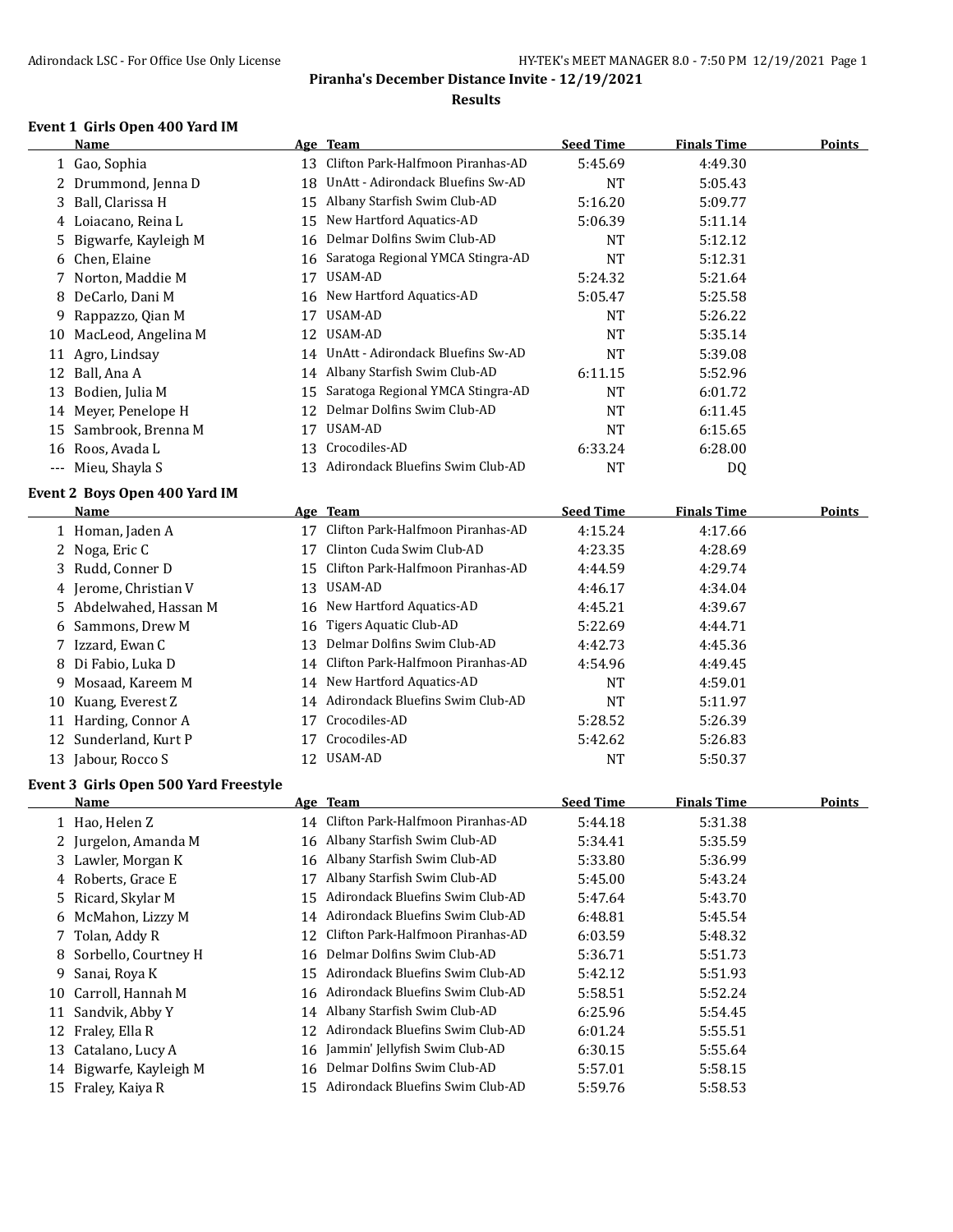### **Results**

## **(Event 3 Girls Open 500 Yard Freestyle)**

|     | Name                   |    | Age Team                                           | <b>Seed Time</b> | <b>Finals Time</b> | Points |
|-----|------------------------|----|----------------------------------------------------|------------------|--------------------|--------|
|     | 16 McFarland, Maddie J |    | 13 Adirondack Bluefins Swim Club-AD                | 6:07.87          | 5:58.61            |        |
|     | 17 Keaney, Kell M      | 14 | Delmar Dolfins Swim Club-AD                        | <b>NT</b>        | 5:59.40            |        |
| 18  | MacLeod, Angelina M    | 12 | USAM-AD                                            | 5:49.24          | 6:00.27            |        |
| 19  | Jaros, Abigail A       | 16 | New Hartford Aquatics-AD                           | 5:55.00          | 6:01.94            |        |
| 20  | Carroll, Abby E        | 16 | Adirondack Bluefins Swim Club-AD                   | 5:52.56          | 6:04.29            |        |
| 21  | Zhang, Annabelle Y     | 11 | Clifton Park-Halfmoon Piranhas-AD                  | 6:05.60          | 6:05.03            |        |
| 22  | Kane, Emily J          | 12 | UnAtt - Adirondack Bluefins Sw-AD                  | 6:01.22          | 6:08.15            |        |
| 23  | Boenau, Carlye Ana T   | 15 | Adirondack Bluefins Swim Club-AD                   | 5:44.91          | 6:08.89            |        |
|     | 24 Wey, Natalie R      | 15 | Delmar Dolfins Swim Club-AD                        | 6:04.00          | 6:10.73            |        |
|     | 25 Deitz, Makenna R    | 15 | Albany Starfish Swim Club-AD                       | 6:13.77          | 6:11.13            |        |
|     | 26 Kulzer, Amelia R    | 17 | Adirondack Bluefins Swim Club-AD                   | 5:55.07          | 6:13.15            |        |
| 27  | Kantor, Abigail L      | 14 | New Hartford Aquatics-AD                           | 6:30.00          | 6:15.93            |        |
| 28. | Elliott, Gretchen A    | 15 | Delmar Dolfins Swim Club-AD                        | NT               | 6:16.08            |        |
|     | 29 Donofrio, Sophia B  | 13 | Clifton Park-Halfmoon Piranhas-AD                  | 6:17.01          | 6:16.94            |        |
| 30  | Chen, Annie            | 12 | Saratoga Regional YMCA Stingra-AD                  | <b>NT</b>        | 6:18.93            |        |
| 31  | Walter, Emma L         | 12 | Clifton Park-Halfmoon Piranhas-AD                  | 6:23.43          | 6:19.55            |        |
|     | 32 Sterling, Hannah E  | 16 | New Hartford Aquatics-AD                           | 6:07.07          | 6:20.41            |        |
| 33  | Trautner, Maggie B     | 15 | Saratoga Regional YMCA Stingra-AD                  | 6:27.58          | 6:20.97            |        |
|     | 34 McShane, Sarah M    | 16 | Jammin' Jellyfish Swim Club-AD                     | 6:32.76          | 6:21.21            |        |
| 35  | Savage, Lauren E       | 16 | Delmar Dolfins Swim Club-AD                        | 6:28.11          | 6:23.24            |        |
|     | 36 Allinson, Mae L     | 12 | Delmar Dolfins Swim Club-AD                        | <b>NT</b>        | 6:23.36            |        |
|     | 37 McDermott, Maeve E  | 16 | USAM-AD                                            | 5:44.55          | 6:23.39            |        |
|     | 38 Yafayeva, Roxana Z  |    | 13 Albany Starfish Swim Club-AD                    | 6:31.87          | 6:26.80            |        |
|     | 39 Wang, Erica J       | 12 | Clifton Park-Halfmoon Piranhas-AD                  | 7:17.27          | 6:26.86            |        |
| 40  | Dunbar, Georgia B      | 12 | USAM-AD                                            | NT               | 6:29.81            |        |
| 41  | Sancilio, Elizabeth G  | 11 | Delmar Dolfins Swim Club-AD                        | <b>NT</b>        | 6:29.93            |        |
| 42  | Simmons, Madigan L     | 12 | Clifton Park-Halfmoon Piranhas-AD                  | <b>NT</b>        | 6:31.27            |        |
| 43  | Stoup, Maddie L        | 12 | Clifton Park-Halfmoon Piranhas-AD                  | 7:20.80          | 6:31.74            |        |
|     | 44 Laurie, Josephine S |    | 12 Hawks Swimming Association-AD                   | 6:30.00          | 6:31.76            |        |
| 45  | Walmsley, Ashlyn B     | 12 | Clifton Park-Halfmoon Piranhas-AD                  | <b>NT</b>        | 6:34.42            |        |
|     | 46 Welch, Victoria L   | 17 | Jammin' Jellyfish Swim Club-AD                     | 6:47.20          | 6:38.87            |        |
|     | 47 Lutz, Olivia G      | 13 | Jammin' Jellyfish Swim Club-AD                     | 7:00.00          | 6:39.22            |        |
| 48  | Meka, Olivia G         | 13 | Crocodiles-AD                                      | 7:15.05          | 6:39.81            |        |
|     | 49 Waldman, Jacqueline | 11 | Adirondack Bluefins Swim Club-AD                   | NT               | 6:41.64            |        |
| 50  | Pecunia, Clara C       | 13 | Saratoga Regional YMCA Stingra-AD                  | 6:44.32          | 6:42.09            |        |
| 51  | Dunbar, May R          |    | 12 USAM-AD                                         | <b>NT</b>        | 6:51.98            |        |
| 52  | Mulchy, Liliana G      | 14 | New Hartford Aquatics-AD                           | <b>NT</b>        | 6:53.60            |        |
| 53  | Miron, Sofia L         | 12 | Adirondack Bluefins Swim Club-AD                   | 8:28.52          | 6:56.64            |        |
| 54  | Boldyrev, Anastasia E  | 16 | Albany Starfish Swim Club-AD                       | 7:03.41          | 6:58.19            |        |
| 55  | Relyea, Cade G         | 11 | Delmar Dolfins Swim Club-AD                        | NT               | 7:04.32            |        |
|     | 56 Puls, Kiera A       | 11 | Adirondack Bluefins Swim Club-AD                   | NT               | 7:07.01            |        |
| 57  | Robles, Izzy M         | 12 | Delmar Dolfins Swim Club-AD                        | 7:12.60          | 7:07.46            |        |
| 58  | Burr, Alysia N         | 12 | Clifton Park-Halfmoon Piranhas-AD                  | 8:18.85          | 7:13.44            |        |
| 59  | Bradley, Brooke A      | 11 | Adirondack Bluefins Swim Club-AD                   | 7:29.30          | 7:19.50            |        |
|     |                        | 12 | Hawks Swimming Association-AD                      |                  |                    |        |
| 60  | McIntyre, Mary J       |    | Clifton Park-Halfmoon Piranhas-AD                  | NT               | 7:20.93            |        |
| 61  | Pillai, Priya G        | 12 |                                                    | 8:18.90          | 7:21.07            |        |
| 62  | Dudek, Cassie A        | 10 | Saratoga Regional YMCA Stingra-AD<br>Crocodiles-AD | NT               | 7:21.62            |        |
| 63  | Roos, Avada L          | 13 |                                                    | 7:14.32          | 7:26.51            |        |
| 64  | MacLeod, Addison M     | 11 | USAM-AD                                            | 8:51.35          | 7:31.49            |        |
| 65  | Burton, Brooke E       | 13 | Clifton Park-Halfmoon Piranhas-AD                  | NT               | 7:43.62            |        |
| 66  | McAllister, Madalyn K  | 12 | Jammin' Jellyfish Swim Club-AD                     | <b>NT</b>        | 7:44.75            |        |
|     | 67 Zhou, Yixuan        | 11 | Clifton Park-Halfmoon Piranhas-AD                  | 8:10.87          | 7:50.42            |        |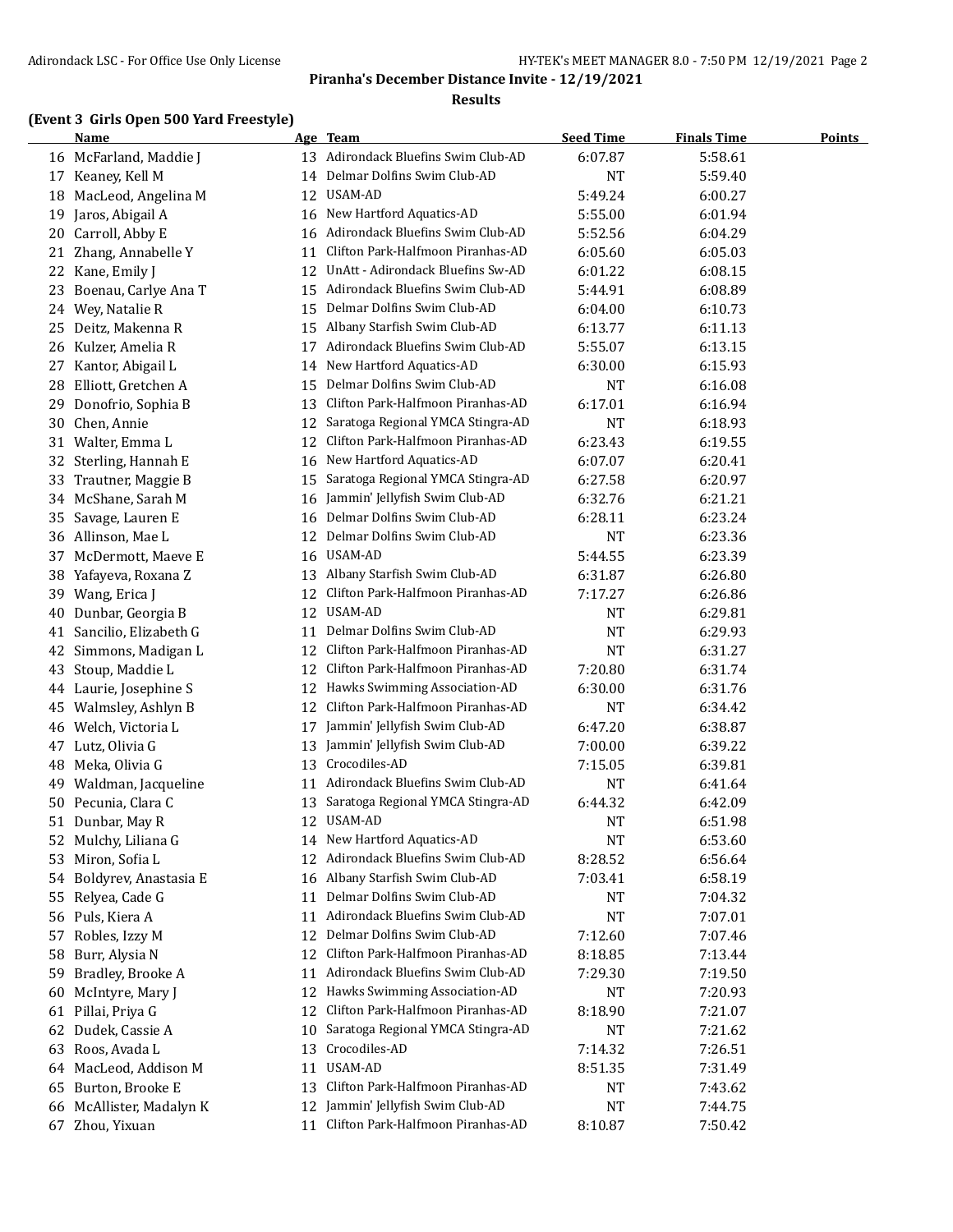### **Results**

## **(Event 3 Girls Open 500 Yard Freestyle)**

|    | <b>Name</b>            | Age Team                             | <b>Seed Time</b> | <b>Finals Time</b> | <b>Points</b> |
|----|------------------------|--------------------------------------|------------------|--------------------|---------------|
|    | 68 Hamlin, Meghan J    | 16 New Hartford Aquatics-AD          | NT               | 7:52.71            |               |
|    | 69 YU, Jia Jia         | Clifton Park-Halfmoon Piranhas-AD    | NT               | 7:55.95            |               |
|    | 70 Salvi, Riley D      | Jammin' Jellyfish Swim Club-AD       | <b>NT</b>        | 8:02.34            |               |
|    | 71 McAllister, Riley A | 10 Jammin' Jellyfish Swim Club-AD    | NT               | 8:06.68            |               |
|    | 72 Farrell, Macayla M  | 12 Albany Starfish Swim Club-AD      | NT               | 8:47.95            |               |
| 73 | Michaels, Amelia M     | 12 Clifton Park-Halfmoon Piranhas-AD | NT               | 8:50.77            |               |

### **Event 4 Boys Open 500 Yard Freestyle**

|     | <b>Name</b>              |    | Age Team                            | <b>Seed Time</b> | <b>Finals Time</b> | <b>Points</b> |
|-----|--------------------------|----|-------------------------------------|------------------|--------------------|---------------|
|     | 1 McFarland, Finnegan D  |    | 16 Adirondack Bluefins Swim Club-AD | 4:58.06          | 4:56.59            |               |
| 2   | Richardson, Josh C       | 17 | Albany Starfish Swim Club-AD        | 5:06.85          | 5:17.23            |               |
| 3   | Reichl, Dylan J          | 15 | Adirondack Bluefins Swim Club-AD    | 6:24.74          | 5:32.33            |               |
| 4   | Wilkosz, Matthew M       | 14 | Clinton Cuda Swim Club-AD           | <b>NT</b>        | 5:36.56            |               |
| 5   | Orcutt, Andrew T         | 14 | USAM-AD                             | <b>NT</b>        | 5:36.59            |               |
| 6   | Mosaad, Kareem M         | 14 | New Hartford Aquatics-AD            | 6:13.29          | 5:44.07            |               |
| 7   | Bubel, Harry H           | 17 | Tigers Aquatic Club-AD              | <b>NT</b>        | 5:58.92            |               |
| 8   | Jerome, Jude C           | 11 | <b>USAM-AD</b>                      | 7:06.15          | 6:07.31            |               |
| 9   | Mowry, Kayden J          | 11 | <b>USAM-AD</b>                      | <b>NT</b>        | 6:09.76            |               |
| 10  | Lee, Nathan C            | 12 | Clifton Park-Halfmoon Piranhas-AD   | <b>NT</b>        | 6:36.68            |               |
| 11  | Hungerford, Brett A      | 12 | Albany Starfish Swim Club-AD        | <b>NT</b>        | 6:38.82            |               |
| 12  | Lian, Oliver L           | 11 | Clifton Park-Halfmoon Piranhas-AD   | 7:20.39          | 6:39.25            |               |
| 13  | German, Eli J            | 10 | Albany Starfish Swim Club-AD        | 7:34.74          | 6:50.70            |               |
| 14  | Hungerford, Cole B       | 10 | Albany Starfish Swim Club-AD        | <b>NT</b>        | 6:50.95            |               |
| 15  | Lisella, Miller J        | 11 | Adirondack Bluefins Swim Club-AD    | <b>NT</b>        | 6:53.29            |               |
| 16  | Wolk, Caison M           | 11 | USAM-AD                             | <b>NT</b>        | 6:59.74            |               |
| 17  | Hungerford, Landon B     | 10 | Albany Starfish Swim Club-AD        | <b>NT</b>        | 6:59.94            |               |
| 18  | Mastro, Nick J           | 11 | Tigers Aquatic Club-AD              | <b>NT</b>        | 7:05.84            |               |
| 19  | Lisella, Harris J        | 10 | Adirondack Bluefins Swim Club-AD    | <b>NT</b>        | 7:14.04            |               |
| 20  | Campbell, JT T           | 10 | USAM-AD                             | <b>NT</b>        | 7:18.95            |               |
| 21  | Wang, Shaoyu             | 11 | Clifton Park-Halfmoon Piranhas-AD   | <b>NT</b>        | 7:19.13            |               |
| 22  | Zhang, William           | 12 | Clifton Park-Halfmoon Piranhas-AD   | <b>NT</b>        | 7:19.89            |               |
| 23  | Patterson, Skyler G      | 13 | Clifton Park-Halfmoon Piranhas-AD   | <b>NT</b>        | 7:20.05            |               |
| 24  | Uhl, Drew J              | 13 | Tigers Aquatic Club-AD              | <b>NT</b>        | 7:20.73            |               |
| 25  | Dingwall, Spencer R      | 13 | Clifton Park-Halfmoon Piranhas-AD   | <b>NT</b>        | 7:24.78            |               |
| 26  | Gould, Jackson B         | 12 | Clifton Park-Halfmoon Piranhas-AD   | <b>NT</b>        | 7:27.07            |               |
| 27  | German, Levi J           | 10 | Albany Starfish Swim Club-AD        | <b>NT</b>        | 8:10.67            |               |
| 28  | Fava, Wyatt S            | 11 | Clifton Park-Halfmoon Piranhas-AD   | <b>NT</b>        | 8:17.07            |               |
| 29  | bay, Rogan E             | 11 | Clifton Park-Halfmoon Piranhas-AD   | <b>NT</b>        | 8:17.24            |               |
| 30  | Wood, Ryan D             | 11 | Clifton Park-Halfmoon Piranhas-AD   | <b>NT</b>        | 8:33.70            |               |
| --- | Hughes Robillard, Eric M | 13 | Clifton Park-Halfmoon Piranhas-AD   | <b>NT</b>        | D <sub>0</sub>     |               |

### **Event 5 Girls Open 200 Yard Butterfly**

| Name                 |     | <u>Age Team</u>                      | <b>Seed Time</b> | <b>Finals Time</b> | <b>Points</b> |
|----------------------|-----|--------------------------------------|------------------|--------------------|---------------|
| 1 Roberts, Grace E   | 17  | Albany Starfish Swim Club-AD         | 2:27.98          | 2:22.55            |               |
| 2 Michels, Delaney R |     | 15 Clifton Park-Halfmoon Piranhas-AD | 2:20.80          | 2:22.96            |               |
| 3 Napoli, Julia R    |     | 15 Hawks Swimming Association-AD     | 2:29.92          | 2:24.01            |               |
| 4 Kaufman, Aya R     | 14  | Delmar Dolfins Swim Club-AD          | NT               | 2:24.85            |               |
| 5 Ricard, Skylar M   |     | 15 Adirondack Bluefins Swim Club-AD  | 2:34.05          | 2:25.88            |               |
| 6 Ramgulam, Varshana |     | 15 Clifton Park-Halfmoon Piranhas-AD | 2:30.03          | 2:29.30            |               |
| 7 Ward, Lizzy M      | 17  | Clifton Park-Halfmoon Piranhas-AD    | 2:21.41          | 2:30.47            |               |
| 8 Ball. Clarissa H   |     | 15 Albany Starfish Swim Club-AD      | 2:33.48          | 2:31.41            |               |
| 9 Antolick, Carly B  | 15. | Albany Starfish Swim Club-AD         | 2:37.54          | 2:32.47            |               |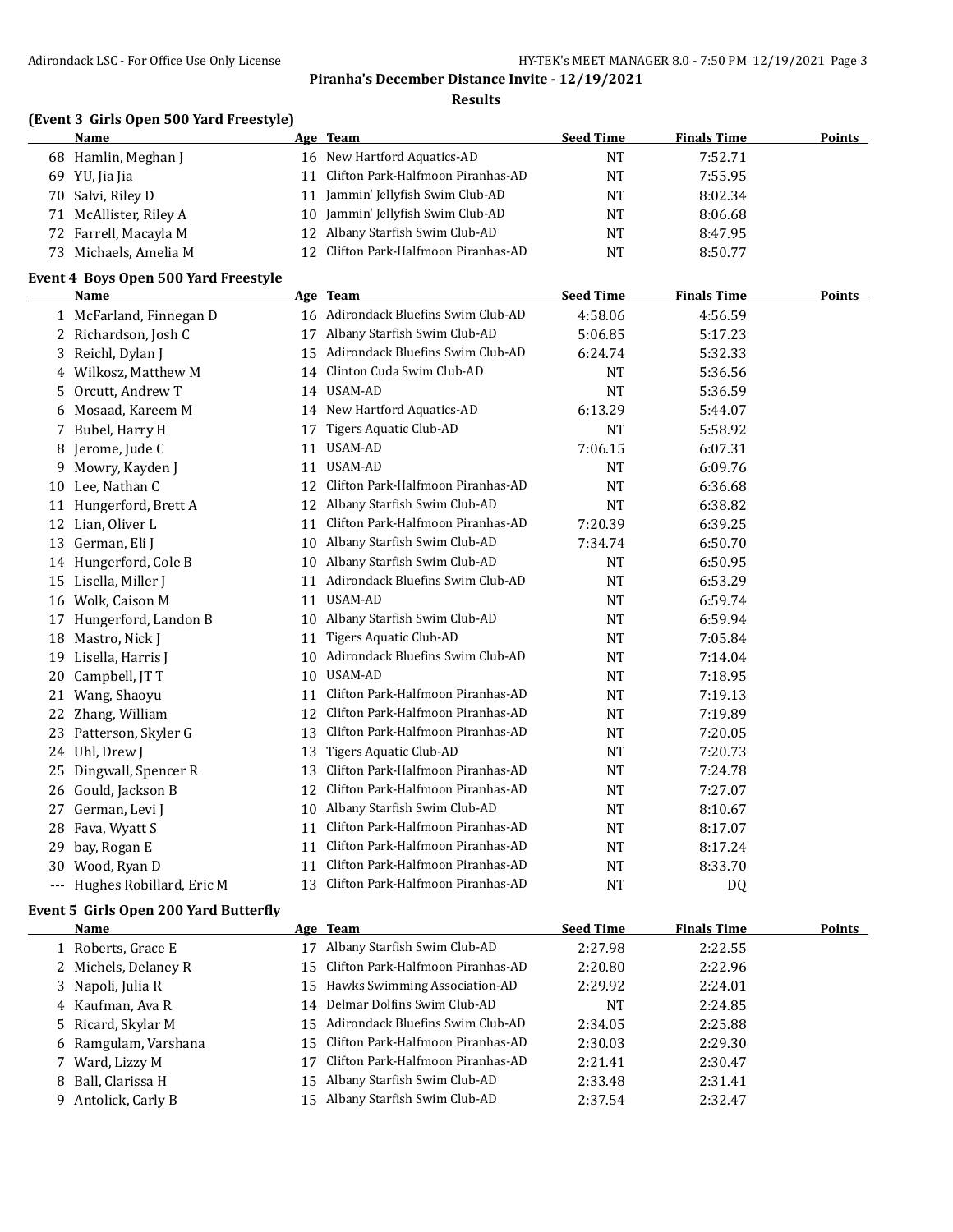### **Results**

## **(Event 5 Girls Open 200 Yard Butterfly)**

|    | Name                     |     | Age Team                             | <b>Seed Time</b> | <b>Finals Time</b> | <b>Points</b> |
|----|--------------------------|-----|--------------------------------------|------------------|--------------------|---------------|
|    | 10 DeCarlo, Dani M       |     | 16 New Hartford Aquatics-AD          | 2:28.65          | 2:34.88            |               |
| 11 | Fraley, Kaiya R          |     | 15 Adirondack Bluefins Swim Club-AD  | 2:32.73          | 2:35.34            |               |
|    | 12 Fraley, Ella R        |     | 12 Adirondack Bluefins Swim Club-AD  | 2:43.15          | 2:36.71            |               |
|    | 13 Otis, Katie M         |     | 15 Hawks Swimming Association-AD     | 2:52.71          | 2:39.47            |               |
|    | 14 Bieniek, Allison M    |     | 14 Clifton Park-Halfmoon Piranhas-AD | 2:55.02          | 2:40.77            |               |
|    | 15 Kulzer, Amelia R      | 17  | Adirondack Bluefins Swim Club-AD     | 2:33.99          | 2:45.63            |               |
|    | 16 MacLeod, Angelina M   | 12. | USAM-AD                              | NT               | 2:46.64            |               |
|    | 17 Deal, Grace A         | 12. | Clinton Cuda Swim Club-AD            | NT               | 2:53.40            |               |
|    | 18 Carney, Vittoria L    |     | 14 Jammin' Jellyfish Swim Club-AD    | NT               | 3:07.40            |               |
|    | 19 Welch, Victoria L     | 17  | Jammin' Jellyfish Swim Club-AD       | NT               | 3:12.97            |               |
|    | 20 Treloar, Rory J       |     | 12 Tigers Aquatic Club-AD            | NT               | 3:38.01            |               |
|    | 21 McAllister, Madalyn K |     | 12 Jammin' Jellyfish Swim Club-AD    | NT               | 3:42.58            |               |

## **Event 6 Boys Open 200 Yard Butterfly**

|    | Name                     |     | Age Team                             | <b>Seed Time</b> | <b>Finals Time</b> | Points |
|----|--------------------------|-----|--------------------------------------|------------------|--------------------|--------|
|    | 1 Bianco, Phil C         |     | Adirondack Bluefins Swim Club-AD     | 1:55.12          | 1:59.14            |        |
|    | 2 Jerome, Christian V    | 13  | USAM-AD                              | 2:00.95          | 2:03.11            |        |
|    | 3 Braun, Seth T          |     | 16 Northern Tribs Swimming-AD        | 2:08.00          | 2:06.63            |        |
|    | 4 Richardson, Josh C     |     | Albany Starfish Swim Club-AD         | 2:11.11          | 2:09.43            |        |
|    | 5 Miller, Brian J        |     | Clifton Park-Halfmoon Piranhas-AD    | 2:12.60          | 2:09.96            |        |
|    | 6 Goodwill, Trevor M     |     | 14 Clifton Park-Halfmoon Piranhas-AD | 2:34.25          | 2:22.82            |        |
|    | 7 Barry, Conor F         |     | 15 Clifton Park-Halfmoon Piranhas-AD | <b>NT</b>        | 2:23.76            |        |
|    | 8 Killian, Danny S       |     | 14 Clifton Park-Halfmoon Piranhas-AD | 3:29.59          | 2:23.80            |        |
|    | 9 Wang, Alex             | 13. | Delmar Dolfins Swim Club-AD          | <b>NT</b>        | 2:37.16            |        |
| 10 | Lehmann, Michael G       |     | 16 Clifton Park-Halfmoon Piranhas-AD | <b>NT</b>        | 2:37.49            |        |
|    | --- Abdelwahed, Hassan M |     | 16 New Hartford Aquatics-AD          | 2:18.55          | DQ                 |        |
|    |                          |     |                                      |                  |                    |        |

### **Event 7 Girls Open 200 Yard Backstroke**

 $\overline{\phantom{a}}$ 

|    | <b>Name</b>          |    | Age Team                          | <b>Seed Time</b> | <b>Finals Time</b> | Points |
|----|----------------------|----|-----------------------------------|------------------|--------------------|--------|
|    | 1 Frame, Ally S      | 17 | Clifton Park-Halfmoon Piranhas-AD | 2:04.38          | 2:07.76            |        |
| 2  | Braun, Gretchen L    | 14 | Northern Tribs Swimming-AD        | 2:08.00          | 2:08.78            |        |
| 3. | Zhang, Stella Y      | 14 | Clifton Park-Halfmoon Piranhas-AD | 2:13.04          | 2:11.15            |        |
| 4  | Ferreira, Madeline J | 17 | Delmar Dolfins Swim Club-AD       | 2:15.27          | 2:18.25            |        |
| 5  | Hao, Helen Z         | 14 | Clifton Park-Halfmoon Piranhas-AD | 2:34.50          | 2:19.13            |        |
| 6  | Norton, Maddie M     | 17 | USAM-AD                           | 2:12.51          | 2:20.18            |        |
|    | Stoup, Anna L        | 14 | Clifton Park-Halfmoon Piranhas-AD | 2:25.86          | 2:20.79            |        |
| 8  | Jurgelon, Amanda M   | 16 | Albany Starfish Swim Club-AD      | 2:20.86          | 2:21.06            |        |
| 9  | Owens, Kaci C        | 17 | Clifton Park-Halfmoon Piranhas-AD | 2:11.74          | 2:21.80            |        |
| 10 | Gao, Sophia          | 13 | Clifton Park-Halfmoon Piranhas-AD | 2:29.19          | 2:22.33            |        |
| 11 | McMahon, Lizzy M     | 14 | Adirondack Bluefins Swim Club-AD  | 2:31.19          | 2:23.23            |        |
|    | Zhang, Annabelle Y   | 11 | Clifton Park-Halfmoon Piranhas-AD | 2:48.36          | 2:24.00            |        |
| 13 | McCoy, Sophia H      | 15 | Clifton Park-Halfmoon Piranhas-AD | 2:26.97          | 2:24.18            |        |
| 14 | Bieniek, Allison M   | 14 | Clifton Park-Halfmoon Piranhas-AD | 2:27.89          | 2:24.21            |        |
| 15 | Sorbello, Courtney H | 16 | Delmar Dolfins Swim Club-AD       | 2:16.45          | 2:24.49            |        |
| 16 | Ramgulam, Varshana   | 15 | Clifton Park-Halfmoon Piranhas-AD | 2:23.89          | 2:25.01            |        |
| 17 | Cho, Eileen Y        | 15 | Albany Starfish Swim Club-AD      | 2:27.25          | 2:25.22            |        |
| 18 | Sanai, Roya K        | 15 | Adirondack Bluefins Swim Club-AD  | 2:23.51          | 2:25.63            |        |
| 19 | Kulzer, Amelia R     | 17 | Adirondack Bluefins Swim Club-AD  | 2:17.43          | 2:26.21            |        |
| 20 | Young, Grace M       | 14 | Tigers Aquatic Club-AD            | 2:46.23          | 2:26.51            |        |
| 21 | Loiacano, Reina L    | 15 | New Hartford Aquatics-AD          | 2:31.15          | 2:26.67            |        |
| 22 | Rappazzo, Qian M     | 17 | USAM-AD                           | <b>NT</b>        | 2:27.84            |        |
| 23 | Guha, Mahika         | 15 | Clifton Park-Halfmoon Piranhas-AD | 2:27.34          | 2:27.89            |        |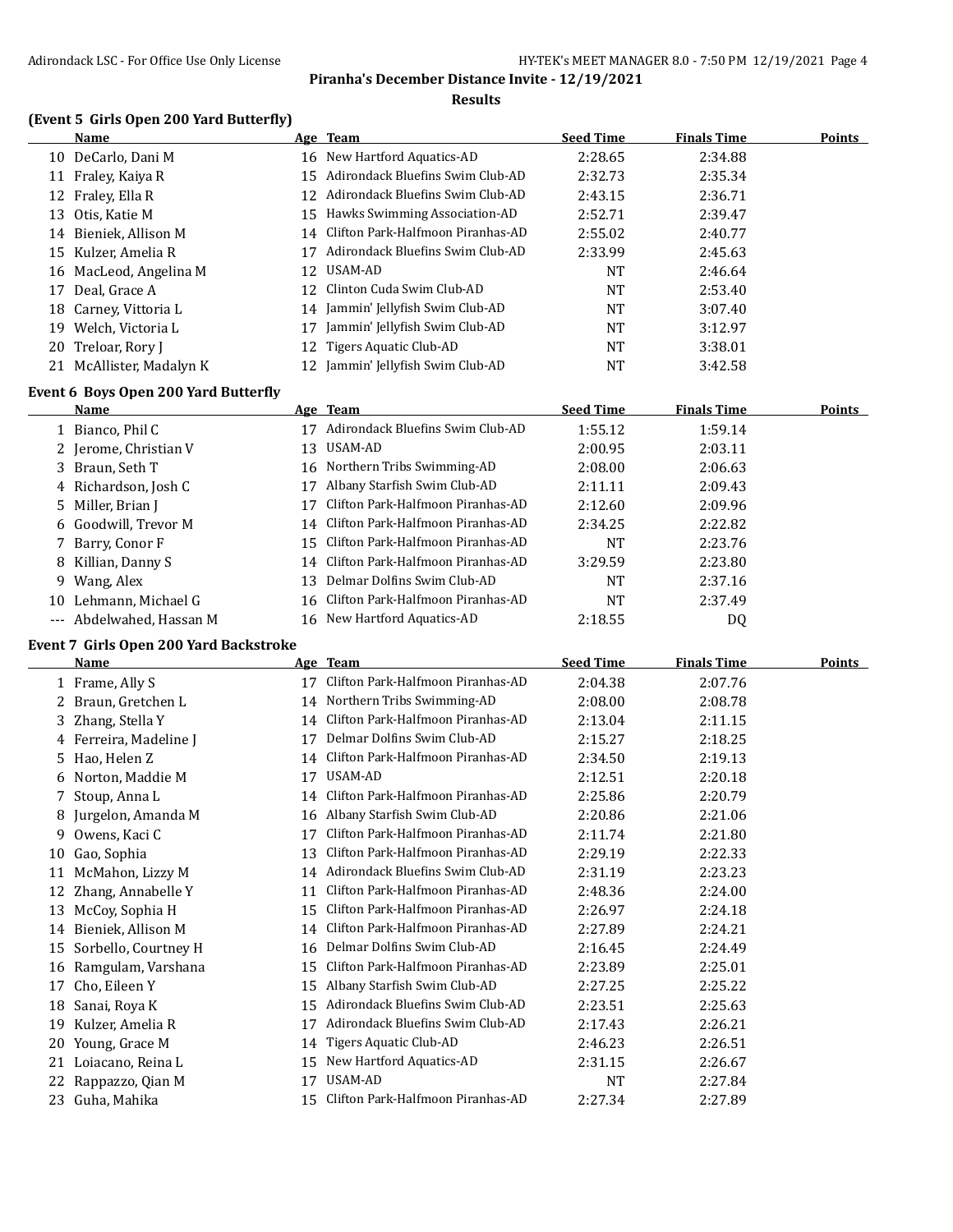### **Results**

## **(Event 7 Girls Open 200 Yard Backstroke)**

|     | Name                       |    | Age Team                            | <b>Seed Time</b> | <b>Finals Time</b> | <b>Points</b> |
|-----|----------------------------|----|-------------------------------------|------------------|--------------------|---------------|
|     | 24 Carroll, Hannah M       |    | 16 Adirondack Bluefins Swim Club-AD | 2:29.19          | 2:28.45            |               |
|     | 25 Carroll, Abby E         | 16 | Adirondack Bluefins Swim Club-AD    | 2:39.66          | 2:29.38            |               |
|     | 26 Yafayeva, Roxana Z      | 13 | Albany Starfish Swim Club-AD        | 2:34.60          | 2:29.56            |               |
|     | 27 Drummond, Jenna D       | 18 | UnAtt - Adirondack Bluefins Sw-AD   | 2:35.93          | 2:29.82            |               |
| 28  | Ward, Lizzy M              | 17 | Clifton Park-Halfmoon Piranhas-AD   | 2:19.68          | 2:29.97            |               |
| 29. | Huang, Maddie Z            | 15 | Clifton Park-Halfmoon Piranhas-AD   | 2:25.35          | 2:30.59            |               |
| 30  | Pugh, Imani S              | 15 | New Hartford Aquatics-AD            | 2:33.46          | 2:30.91            |               |
|     | 31 Heckler, Felicity A     | 15 | Albany Starfish Swim Club-AD        | 2:34.33          | 2:31.67            |               |
| 32  | Agro, Lindsay              | 14 | UnAtt - Adirondack Bluefins Sw-AD   | 2:43.99          | 2:32.00            |               |
|     | 33 Wang, Erica J           | 12 | Clifton Park-Halfmoon Piranhas-AD   | NT               | 2:32.61            |               |
|     | 34 McDermott, Maeve E      | 16 | USAM-AD                             | 2:17.89          | 2:32.82            |               |
|     | 35 Eisnor, Norah M         | 17 | Clifton Park-Halfmoon Piranhas-AD   | 2:27.95          | 2:33.81            |               |
|     | 36 Eisler, Alley A         | 15 | Clifton Park-Halfmoon Piranhas-AD   | 2:39.44          | 2:34.17            |               |
| 37  | Donofrio, Sophia B         | 13 | Clifton Park-Halfmoon Piranhas-AD   | 2:33.67          | 2:35.61            |               |
| 38  | Czajkowski, Izabella       | 16 | Clifton Park-Halfmoon Piranhas-AD   | 2:31.91          | 2:36.20            |               |
|     | 39 Wultsch-Fuller, Sonja E | 11 | Northern Tribs Swimming-AD          | 2:41.34          | 2:36.26            |               |
| 40  | Pazderski, Carlie M        | 16 | Clifton Park-Halfmoon Piranhas-AD   | 2:27.99          | 2:36.52            |               |
| 41  | Vertullo, Gianna R         | 14 | Tigers Aquatic Club-AD              | 2:53.93          | 2:37.29            |               |
| 42  | Tolan, Addy R              | 12 | Clifton Park-Halfmoon Piranhas-AD   | NT               | 2:37.41            |               |
| 43  | Deitz, Makenna R           | 15 | Albany Starfish Swim Club-AD        | 2:45.42          | 2:37.85            |               |
| 44  | Sanderson, Skyler G        | 14 | Northern Tribs Swimming-AD          | 2:47.01          | 2:38.59            |               |
| 45  | Fraley, Kaiya R            | 15 | Adirondack Bluefins Swim Club-AD    | 2:38.92          | 2:38.99            |               |
| 46  | Worthley, Hannah M         | 14 | Northern Tribs Swimming-AD          | 2:45.57          | 2:39.03            |               |
| 47  | Ejanda, Charisse A         | 14 | Delmar Dolfins Swim Club-AD         | NT               | 2:42.05            |               |
| 48  | White, Nicole E            | 12 | Northern Tribs Swimming-AD          | 2:44.00          | 2:42.21            |               |
| 49  | Stoup, Maddie L            | 12 | Clifton Park-Halfmoon Piranhas-AD   | 2:58.84          | 2:43.56            |               |
| 50  | Kantor, Abigail L          | 14 | New Hartford Aquatics-AD            | NT               | 2:43.63            |               |
|     | 51 Meka, Olivia G          | 13 | Crocodiles-AD                       | 3:08.04          | 2:43.72            |               |
|     | 52 Franco, Maddy R         | 14 | Clifton Park-Halfmoon Piranhas-AD   | 2:55.70          | 2:43.75            |               |
| 53  | Deal, Grace A              | 12 | Clinton Cuda Swim Club-AD           | 2:46.83          | 2:45.61            |               |
|     | 54 Noll, Casey E           | 15 | Albany Starfish Swim Club-AD        | NT               | 2:47.59            |               |
| 55  | Mieu, Shayla S             | 13 | Adirondack Bluefins Swim Club-AD    | 3:06.73          | 2:47.84            |               |
|     | 56 Perri, Gabbi M          | 12 | Delmar Dolfins Swim Club-AD         | 2:49.18          | 2:48.86            |               |
|     | 57 Walmsley, Ashlyn B      | 12 | Clifton Park-Halfmoon Piranhas-AD   | NT               | 2:49.91            |               |
| 58  | Ryan, Callie J             |    | 11 USAM-AD                          | <b>NT</b>        | 2:50.45            |               |
| 59  | Waldman, Jacqueline        |    | 11 Adirondack Bluefins Swim Club-AD | <b>NT</b>        | 2:50.86            |               |
|     | 60 Gloak, Gemma M          |    | 11 USAM-AD                          | NT               | 2:51.66            |               |
|     | 61 Walter, Emma L          | 12 | Clifton Park-Halfmoon Piranhas-AD   | <b>NT</b>        | 2:52.64            |               |
| 62  | Mulchy, Liliana G          | 14 | New Hartford Aquatics-AD            | <b>NT</b>        | 2:52.74            |               |
| 63  | Dunbar, Georgia B          | 12 | USAM-AD                             | 3:13.22          | 2:53.90            |               |
|     | 64 Simmons, Madigan L      | 12 | Clifton Park-Halfmoon Piranhas-AD   | NT               | 2:53.92            |               |
|     | 65 Ho, Sophie              | 12 | Delmar Dolfins Swim Club-AD         | 3:05.05          | 2:55.19            |               |
|     | 66 Sambrook, Brenna M      | 17 | USAM-AD                             | NT               | 2:58.02            |               |
| 67  | McIntyre, Mary J           |    | 12 Hawks Swimming Association-AD    | <b>NT</b>        | 3:05.22            |               |
| 68  | Bradley, Brooke A          | 11 | Adirondack Bluefins Swim Club-AD    | 3:06.72          | 3:05.88            |               |
| 69  | MacLeod, Addison M         | 11 | USAM-AD                             | 3:31.29          | 3:07.89            |               |
| 70  | Miron, Sofia L             |    | 12 Adirondack Bluefins Swim Club-AD | 3:59.72          | 3:08.41            |               |
| 71  | Dunbar, May R              |    | 12 USAM-AD                          | NT               | 3:08.55            |               |
|     | 72 Puls, Kiera A           |    | 11 Adirondack Bluefins Swim Club-AD | NT               | 3:10.63            |               |
| 73  | Burr, Alysia N             | 12 | Clifton Park-Halfmoon Piranhas-AD   | <b>NT</b>        | 3:13.09            |               |
|     | 74 Turan, Izzy R           | 15 | USAM-AD                             | 3:32.22          | 3:15.22            |               |
|     | 75 Farrell, Macayla M      |    | 12 Albany Starfish Swim Club-AD     | NT               | 3:17.90            |               |
|     |                            |    |                                     |                  |                    |               |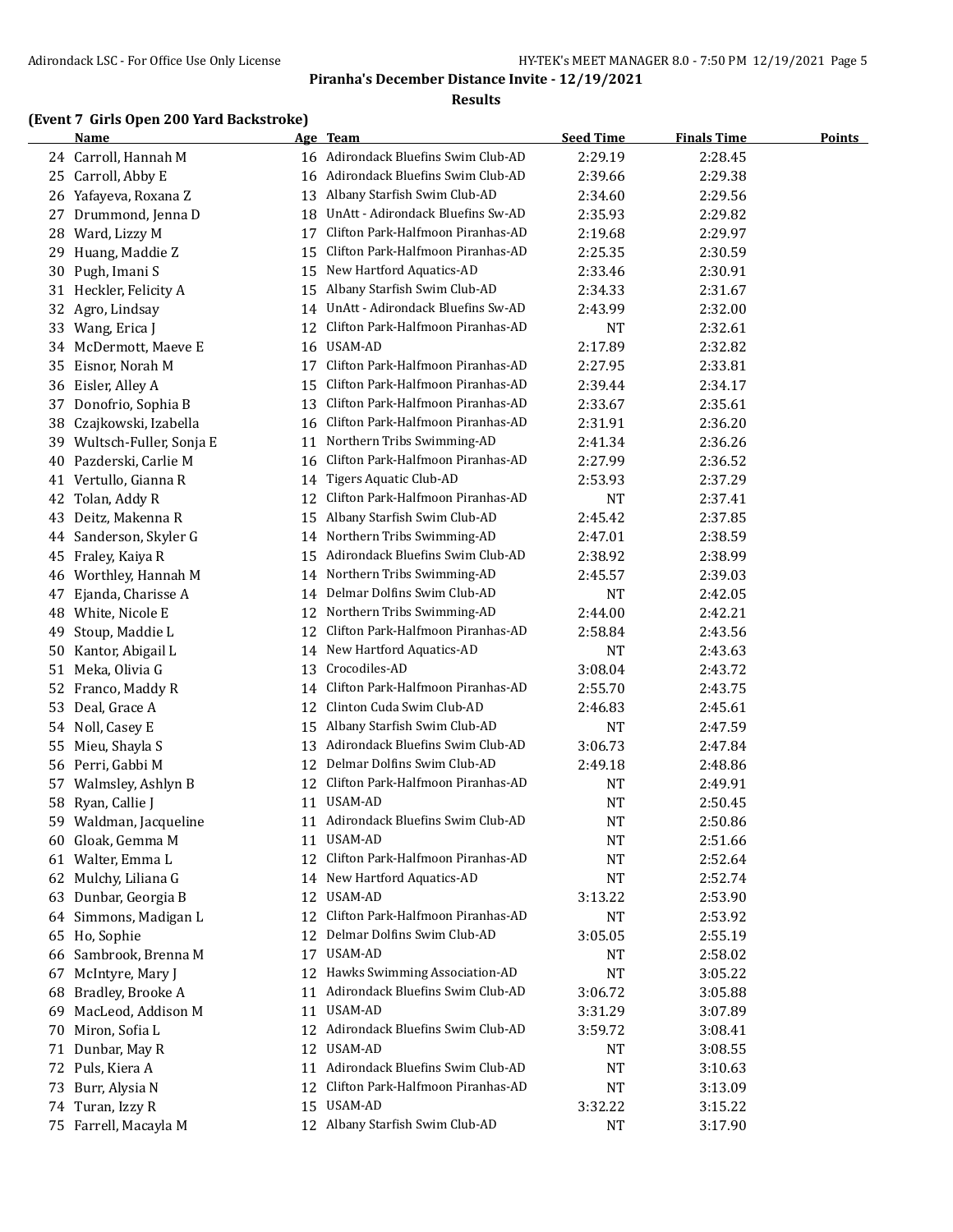### **Results**

## **(Event 7 Girls Open 200 Yard Backstroke)**

|    | <b>Name</b>              |     | Age Team                             | <b>Seed Time</b> | <b>Finals Time</b> | <b>Points</b> |
|----|--------------------------|-----|--------------------------------------|------------------|--------------------|---------------|
|    | 76 YU, Jia Jia           |     | Clifton Park-Halfmoon Piranhas-AD    | NT               | 3:18.64            |               |
|    | 77 Pillai, Priya G       | 12. | Clifton Park-Halfmoon Piranhas-AD    | NT               | 3:19.64            |               |
|    | 78 Ryan, Chloe M         | 11  | USAM-AD                              | NT               | 3:21.91            |               |
|    | 79 Salvi, Riley D        |     | 11 Jammin' Jellyfish Swim Club-AD    | NT               | 3:25.66            |               |
| 80 | Burton, Brooke E         |     | 13 Clifton Park-Halfmoon Piranhas-AD | NT               | 3:32.32            |               |
| 81 | Michaels, Amelia M       |     | 12 Clifton Park-Halfmoon Piranhas-AD | NT               | 3:47.47            |               |
|    | --- Quackenbush, Leah H  | 10  | Albany Starfish Swim Club-AD         | NT               | DQ                 |               |
|    | --- Spina, Sophie E      |     | 15 Clinton Cuda Swim Club-AD         | 2:29.89          | DQ                 |               |
|    | --- Zhou, Yixuan         | 11  | Clifton Park-Halfmoon Piranhas-AD    | NT               | DQ                 |               |
|    | --- Marsello, Madeline G |     | Jammin' Jellyfish Swim Club-AD       | NT               | DQ                 |               |
|    | --- Simohamed, Sonia A   |     | Clifton Park-Halfmoon Piranhas-AD    | NT               | D <sub>0</sub>     |               |

## **Event 8 Boys Open 200 Yard Backstroke**

|    | <b>Name</b>             |    | Age Team                             | <b>Seed Time</b> | <b>Finals Time</b> | <b>Points</b> |
|----|-------------------------|----|--------------------------------------|------------------|--------------------|---------------|
|    | 1 LeCates, Henry G      |    | 17 Clinton Cuda Swim Club-AD         | 1:58.43          | 1:58.80            |               |
|    | 2 Noga, Eric C          | 17 | Clinton Cuda Swim Club-AD            | 1:59.14          | 2:06.23            |               |
|    | 3 Izzard, Ewan C        |    | 13 Delmar Dolfins Swim Club-AD       | 2:06.93          | 2:07.26            |               |
| 4  | Silaika, Xavier R       |    | 18 Clifton Park-Halfmoon Piranhas-AD | 2:07.07          | 2:10.92            |               |
|    | 5 Mieu, Kevin           |    | 17 Adirondack Bluefins Swim Club-AD  | 2:12.01          | 2:12.72            |               |
|    | 6 Durden, Lucas A       | 15 | Clifton Park-Halfmoon Piranhas-AD    | 2:15.33          | 2:13.93            |               |
|    | 7 Cartier, Mason F      | 16 | Saratoga Regional YMCA Stingra-AD    | <b>NT</b>        | 2:17.82            |               |
|    | 8 Keller, Brady C       |    | 14 Clifton Park-Halfmoon Piranhas-AD | 2:31.31          | 2:18.17            |               |
|    | 9 Wang, Alex            | 13 | Delmar Dolfins Swim Club-AD          | 2:24.29          | 2:21.02            |               |
|    | 10 McCoy, Will G        | 14 | Clifton Park-Halfmoon Piranhas-AD    | 2:41.99          | 2:25.79            |               |
| 11 | Taylor, Ben J           | 16 | Clifton Park-Halfmoon Piranhas-AD    | 2:36.55          | 2:25.93            |               |
|    | *12 Han, Jake J         | 14 | Clifton Park-Halfmoon Piranhas-AD    | 2:49.95          | 2:26.35            |               |
|    | *12 Witting, Liam T     | 14 | Delmar Dolfins Swim Club-AD          | 2:35.83          | 2:26.35            |               |
|    | 14 Janga, Simba R       |    | 12 Delmar Dolfins Swim Club-AD       | 2:38.75          | 2:27.49            |               |
|    | 15 Orcutt, Andrew T     |    | 14 USAM-AD                           | NT               | 2:27.81            |               |
|    | 16 Lehmann, Michael G   |    | 16 Clifton Park-Halfmoon Piranhas-AD | <b>NT</b>        | 2:27.95            |               |
|    | 17 Kendall, Justin T    |    | 17 USAM-AD                           | 2:27.04          | 2:28.05            |               |
|    | 18 Hook, Gavin M        |    | 15 Clifton Park-Halfmoon Piranhas-AD | 2:34.05          | 2:28.23            |               |
|    | 19 Upton, Matthew T     |    | 15 Clifton Park-Halfmoon Piranhas-AD | 2:35.42          | 2:32.54            |               |
|    | 20 Simmons, Cooper Z    |    | 14 Clifton Park-Halfmoon Piranhas-AD | 2:35.56          | 2:35.13            |               |
|    | 21 Jabour, Rocco S      |    | 12 USAM-AD                           | 2:50.76          | 2:37.06            |               |
|    | 22 Graham, Ryan C       | 16 | Clifton Park-Halfmoon Piranhas-AD    | 2:41.48          | 2:37.40            |               |
|    | 23 Ejanda, Charles A    |    | 16 Delmar Dolfins Swim Club-AD       | NT               | 2:40.58            |               |
|    | 24 Jerome, Jude C       | 11 | USAM-AD                              | 2:44.45          | 2:43.01            |               |
|    | 25 Lian, Oliver L       | 11 | Clifton Park-Halfmoon Piranhas-AD    | 3:16.48          | 2:43.99            |               |
|    | 26 German, Eli J        | 10 | Albany Starfish Swim Club-AD         | 3:07.19          | 2:45.44            |               |
| 27 | Barry, Conor F          | 15 | Clifton Park-Halfmoon Piranhas-AD    | <b>NT</b>        | 2:46.45            |               |
| 28 | Hungerford, Brett A     |    | 12 Albany Starfish Swim Club-AD      | 2:58.13          | 2:46.62            |               |
| 29 | Mitola, Jacob S         |    | 14 Clifton Park-Halfmoon Piranhas-AD | 2:56.08          | 2:47.28            |               |
| 30 | Campbell, JT T          |    | 10 USAM-AD                           | NΤ               | 2:47.31            |               |
|    | 31 Hungerford, Cole B   |    | 10 Albany Starfish Swim Club-AD      | <b>NT</b>        | 2:48.23            |               |
|    | 32 Lee, Nathan C        |    | 12 Clifton Park-Halfmoon Piranhas-AD | <b>NT</b>        | 2:51.73            |               |
|    | 33 Franco III, Victor E |    | 13 Delmar Dolfins Swim Club-AD       | <b>NT</b>        | 2:56.82            |               |
|    | 34 Gould, Jackson B     | 12 | Clifton Park-Halfmoon Piranhas-AD    | <b>NT</b>        | 2:56.90            |               |
|    | 35 Skuza, Alex A        | 12 | Delmar Dolfins Swim Club-AD          | <b>NT</b>        | 2:57.59            |               |
|    | 36 German, Levi J       | 10 | Albany Starfish Swim Club-AD         | 3:04.81          | 2:58.43            |               |
|    | 37 Patterson, Skyler G  | 13 | Clifton Park-Halfmoon Piranhas-AD    | <b>NT</b>        | 2:58.94            |               |
|    | 38 Doney, Caleb J       |    | 14 Clifton Park-Halfmoon Piranhas-AD | <b>NT</b>        | 2:59.06            |               |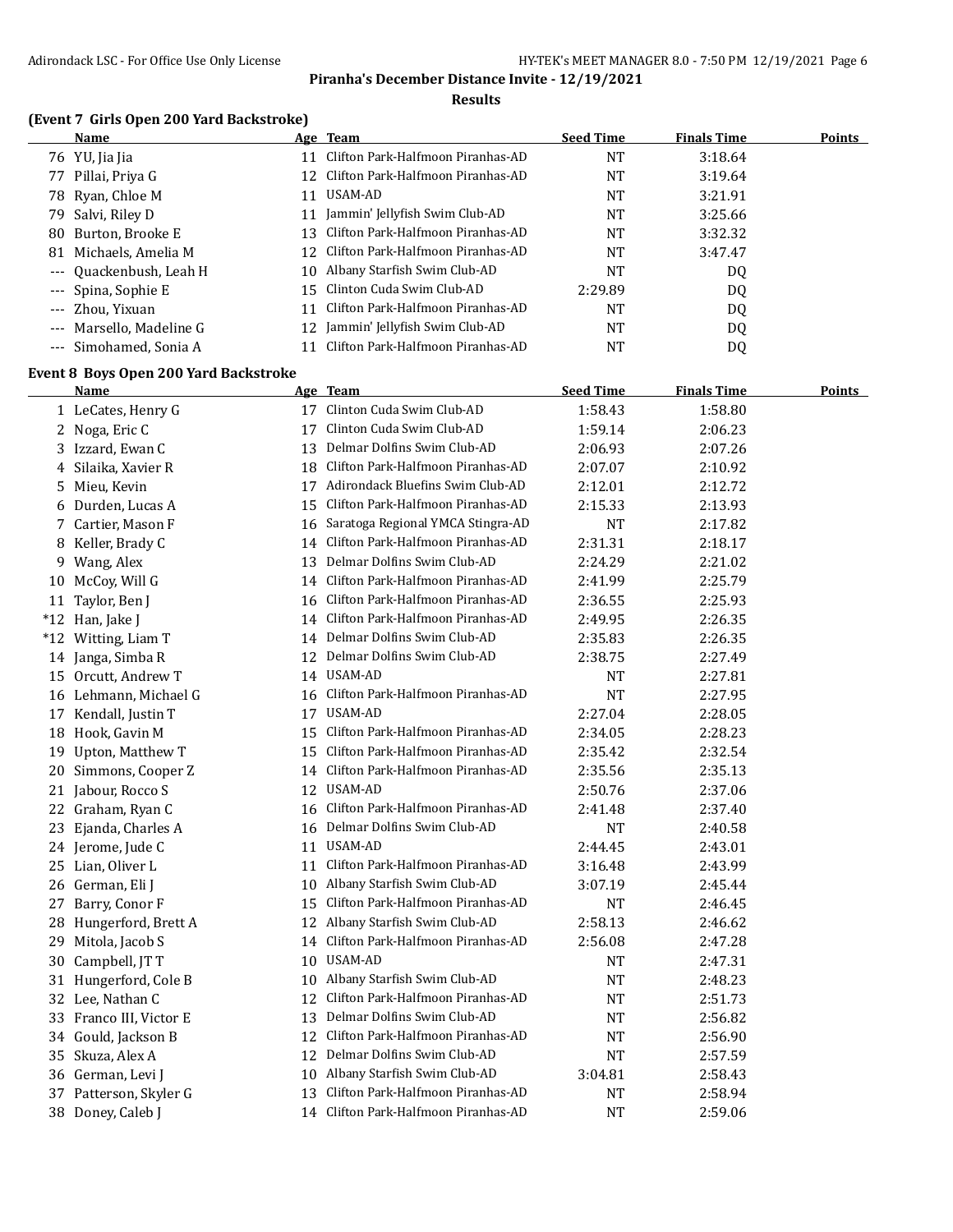### **Results**

# **(Event 8 Boys Open 200 Yard Backstroke)**

|          | Name                     |     | Age Team                          | <b>Seed Time</b> | <b>Finals Time</b> | <b>Points</b> |
|----------|--------------------------|-----|-----------------------------------|------------------|--------------------|---------------|
|          | 39 Lisella, Harris J     | 10  | Adirondack Bluefins Swim Club-AD  | <b>NT</b>        | 3:00.39            |               |
| 40       | Hungerford, Landon B     | 10  | Albany Starfish Swim Club-AD      | NT               | 3:01.63            |               |
| 41       | Dingwall, Spencer R      | 13  | Clifton Park-Halfmoon Piranhas-AD | NT               | 3:02.43            |               |
|          | 42 Cronin, Shane T       | 17  | Clifton Park-Halfmoon Piranhas-AD | 3:14.37          | 3:03.73            |               |
|          | 43 Li, Jason Q           | 11  | Clifton Park-Halfmoon Piranhas-AD | <b>NT</b>        | 3:18.98            |               |
| 44       | Wang, Shaoyu             | 11  | Clifton Park-Halfmoon Piranhas-AD | <b>NT</b>        | 3:20.83            |               |
| 45       | Zhang, William           | 12  | Clifton Park-Halfmoon Piranhas-AD | NT               | 3:33.68            |               |
|          | 46 Fava, Wyatt S         | 11  | Clifton Park-Halfmoon Piranhas-AD | <b>NT</b>        | 3:44.72            |               |
| 47       | Wood, Ryan D             | 11  | Clifton Park-Halfmoon Piranhas-AD | NT               | 3:44.79            |               |
| 48       | Hughes Robillard, Eric M | 13. | Clifton Park-Halfmoon Piranhas-AD | NT               | 4:08.67            |               |
| $\cdots$ | Lisella, Miller J        | 11  | Adirondack Bluefins Swim Club-AD  | NT               | DQ                 |               |
| $---$    | Harding, Connor A        | 17  | Crocodiles-AD                     | 2:26.27          | DQ                 |               |
|          | --- bay, Rogan E         |     | Clifton Park-Halfmoon Piranhas-AD | NT               | DQ                 |               |

### **Event 9 Girls Open 200 Yard Breaststroke**

|    | <b>Name</b>             |    | Age Team                          | <b>Seed Time</b> | <b>Finals Time</b> | <b>Points</b> |
|----|-------------------------|----|-----------------------------------|------------------|--------------------|---------------|
|    | 1 Gao, Sophia           | 13 | Clifton Park-Halfmoon Piranhas-AD | 2:25.72          | 2:26.79            |               |
|    | 2 Ferreira, Katherine M | 15 | Delmar Dolfins Swim Club-AD       | 2:26.89          | 2:28.59            |               |
| 3  | Braun, Gretchen L       | 14 | Northern Tribs Swimming-AD        | 2:32.00          | 2:32.50            |               |
|    | 4 Fronheiser, Hannah C  | 17 | Delmar Dolfins Swim Club-AD       | 2:32.46          | 2:32.77            |               |
| 5. | Chen, Elaine            | 16 | Saratoga Regional YMCA Stingra-AD | 2:49.38          | 2:36.69            |               |
| 6  | Hao, Helen Z            | 14 | Clifton Park-Halfmoon Piranhas-AD | 2:41.70          | 2:38.71            |               |
| 7. | Stoup, Anna L           | 14 | Clifton Park-Halfmoon Piranhas-AD | 2:40.20          | 2:39.48            |               |
| 8  | Lawler, Morgan K        | 16 | Albany Starfish Swim Club-AD      | 2:45.00          | 2:40.24            |               |
| 9. | Drummond, Jenna D       | 18 | UnAtt - Adirondack Bluefins Sw-AD | 2:40.37          | 2:43.47            |               |
| 10 | Sheeley, Alaura A       | 14 | Hawks Swimming Association-AD     | 3:11.64          | 2:43.59            |               |
|    | 11 Antolick, Carly B    | 15 | Albany Starfish Swim Club-AD      | 2:40.74          | 2:43.61            |               |
| 12 | Kaufman, Ava R          | 14 | Delmar Dolfins Swim Club-AD       | 2:44.08          | 2:43.89            |               |
| 13 | Spina, Sophie E         | 15 | Clinton Cuda Swim Club-AD         | 2:48.31          | 2:46.21            |               |
| 14 | Cho, Eileen Y           | 15 | Albany Starfish Swim Club-AD      | 2:51.74          | 2:46.72            |               |
| 15 | Wang, Erica J           | 12 | Clifton Park-Halfmoon Piranhas-AD | <b>NT</b>        | 2:47.49            |               |
| 16 | Sandvik, Abby Y         | 14 | Albany Starfish Swim Club-AD      | 2:50.00          | 2:47.94            |               |
| 17 | Deitz, Makenna R        | 15 | Albany Starfish Swim Club-AD      | 2:56.86          | 2:48.35            |               |
| 18 | Flihan, Jenna A         | 16 | New Hartford Aquatics-AD          | 2:46.08          | 2:48.87            |               |
| 19 | Kane, Emily J           | 12 | UnAtt - Adirondack Bluefins Sw-AD | 3:06.47          | 2:49.55            |               |
| 20 | Huang, Maddie Z         | 15 | Clifton Park-Halfmoon Piranhas-AD | 2:46.12          | 2:50.14            |               |
| 21 | Sanai, Roya K           | 15 | Adirondack Bluefins Swim Club-AD  | <b>NT</b>        | 2:50.74            |               |
| 22 | Pugh, Imani S           | 15 | New Hartford Aquatics-AD          | 2:50.57          | 2:51.21            |               |
| 23 | Napoli, Julia R         | 15 | Hawks Swimming Association-AD     | <b>NT</b>        | 2:51.23            |               |
|    | 24 Loiacano, Reina L    | 15 | New Hartford Aquatics-AD          | 2:49.64          | 2:51.41            |               |
| 25 | Catalano, Lucy A        | 16 | Jammin' Jellyfish Swim Club-AD    | 2:46.87          | 2:54.11            |               |
| 26 | Czajkowski, Izabella    | 16 | Clifton Park-Halfmoon Piranhas-AD | 2:40.29          | 2:55.02            |               |
| 27 | Cartier, Aila C         | 14 | Saratoga Regional YMCA Stingra-AD | NT               | 2:55.35            |               |
| 28 | Agro, Lindsay           | 14 | UnAtt - Adirondack Bluefins Sw-AD | NT               | 2:55.51            |               |
| 29 | Meyer, Penelope H       | 12 | Delmar Dolfins Swim Club-AD       | NT               | 2:55.76            |               |
| 30 | McDermott, Maeve E      | 16 | USAM-AD                           | 2:39.93          | 2:56.03            |               |
| 31 | Zhang, Annabelle Y      | 11 | Clifton Park-Halfmoon Piranhas-AD | 3:24.72          | 2:57.33            |               |
| 32 | McMahon, Lizzy M        | 14 | Adirondack Bluefins Swim Club-AD  | <b>NT</b>        | 2:57.43            |               |
| 33 | Rappazzo, Qian M        | 17 | USAM-AD                           | <b>NT</b>        | 2:57.57            |               |
| 34 | Carney, Vittoria L      | 14 | Jammin' Jellyfish Swim Club-AD    | 2:59.14          | 2:57.63            |               |
| 35 | Jaros, Abigail A        | 16 | New Hartford Aquatics-AD          | 2:59.81          | 2:57.93            |               |
|    | 36 Vertullo, Gianna R   |    | 14 Tigers Aquatic Club-AD         | 3:04.12          | 2:59.04            |               |
|    |                         |    |                                   |                  |                    |               |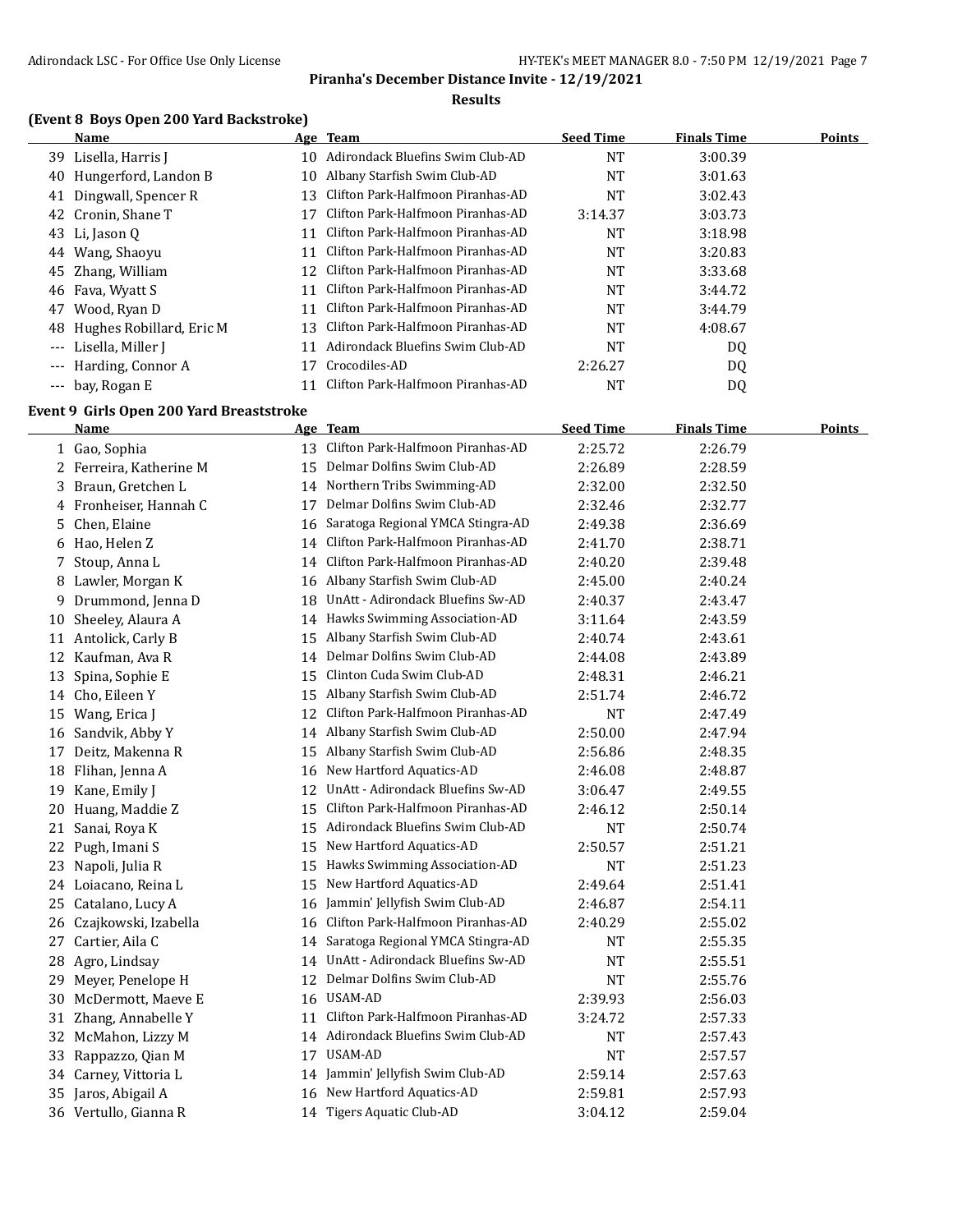### **Results**

## **(Event 9 Girls Open 200 Yard Breaststroke)**

| <u>Name</u>        |                                                                                                                                                                                                                                                                                                                                                                                                                                                                                                                  |                                   | <b>Seed Time</b>                                                                                                                                                                                                                                                                                                                                                                                                                                                                                         | <b>Finals Time</b> | <u>Points</u> |
|--------------------|------------------------------------------------------------------------------------------------------------------------------------------------------------------------------------------------------------------------------------------------------------------------------------------------------------------------------------------------------------------------------------------------------------------------------------------------------------------------------------------------------------------|-----------------------------------|----------------------------------------------------------------------------------------------------------------------------------------------------------------------------------------------------------------------------------------------------------------------------------------------------------------------------------------------------------------------------------------------------------------------------------------------------------------------------------------------------------|--------------------|---------------|
|                    |                                                                                                                                                                                                                                                                                                                                                                                                                                                                                                                  |                                   | 2:59.30                                                                                                                                                                                                                                                                                                                                                                                                                                                                                                  | 2:59.36            |               |
| Antolick, Ellen R  |                                                                                                                                                                                                                                                                                                                                                                                                                                                                                                                  |                                   | 3:02.24                                                                                                                                                                                                                                                                                                                                                                                                                                                                                                  | 2:59.68            |               |
|                    | 16                                                                                                                                                                                                                                                                                                                                                                                                                                                                                                               | Clifton Park-Halfmoon Piranhas-AD | 2:51.44                                                                                                                                                                                                                                                                                                                                                                                                                                                                                                  | 2:59.89            |               |
| Cheng, Catherine Y |                                                                                                                                                                                                                                                                                                                                                                                                                                                                                                                  |                                   | 3:01.68                                                                                                                                                                                                                                                                                                                                                                                                                                                                                                  | 3:00.53            |               |
| DeCarlo, Dani M    | 16                                                                                                                                                                                                                                                                                                                                                                                                                                                                                                               | New Hartford Aquatics-AD          | 2:44.91                                                                                                                                                                                                                                                                                                                                                                                                                                                                                                  | 3:01.14            |               |
|                    |                                                                                                                                                                                                                                                                                                                                                                                                                                                                                                                  |                                   | 3:05.22                                                                                                                                                                                                                                                                                                                                                                                                                                                                                                  | 3:02.34            |               |
|                    |                                                                                                                                                                                                                                                                                                                                                                                                                                                                                                                  |                                   | 3:10.78                                                                                                                                                                                                                                                                                                                                                                                                                                                                                                  | 3:02.54            |               |
| Mieu, Shayla S     | 13                                                                                                                                                                                                                                                                                                                                                                                                                                                                                                               | Adirondack Bluefins Swim Club-AD  | 3:10.79                                                                                                                                                                                                                                                                                                                                                                                                                                                                                                  | 3:03.73            |               |
| Deal, Grace A      | 12                                                                                                                                                                                                                                                                                                                                                                                                                                                                                                               | Clinton Cuda Swim Club-AD         | 3:02.35                                                                                                                                                                                                                                                                                                                                                                                                                                                                                                  | 3:04.59            |               |
| Simmons, Riley C   | 16                                                                                                                                                                                                                                                                                                                                                                                                                                                                                                               | Clifton Park-Halfmoon Piranhas-AD | 2:44.21                                                                                                                                                                                                                                                                                                                                                                                                                                                                                                  | 3:05.83            |               |
| Mulchy, Liliana G  | 14                                                                                                                                                                                                                                                                                                                                                                                                                                                                                                               | New Hartford Aquatics-AD          | 3:57.53                                                                                                                                                                                                                                                                                                                                                                                                                                                                                                  | 3:06.61            |               |
| Tolan, Addy R      |                                                                                                                                                                                                                                                                                                                                                                                                                                                                                                                  | Clifton Park-Halfmoon Piranhas-AD | <b>NT</b>                                                                                                                                                                                                                                                                                                                                                                                                                                                                                                | 3:07.30            |               |
|                    |                                                                                                                                                                                                                                                                                                                                                                                                                                                                                                                  |                                   | 3:12.09                                                                                                                                                                                                                                                                                                                                                                                                                                                                                                  | 3:07.51            |               |
| Perri, Gabbi M     | 12                                                                                                                                                                                                                                                                                                                                                                                                                                                                                                               | Delmar Dolfins Swim Club-AD       | 3:11.74                                                                                                                                                                                                                                                                                                                                                                                                                                                                                                  | 3:08.25            |               |
| Cogan, Saturn L    | 13                                                                                                                                                                                                                                                                                                                                                                                                                                                                                                               | Saratoga Regional YMCA Stingra-AD | <b>NT</b>                                                                                                                                                                                                                                                                                                                                                                                                                                                                                                | 3:09.89            |               |
| Simmons, Madigan L | 12                                                                                                                                                                                                                                                                                                                                                                                                                                                                                                               | Clifton Park-Halfmoon Piranhas-AD | 3:15.32                                                                                                                                                                                                                                                                                                                                                                                                                                                                                                  | 3:10.62            |               |
| Cho, Anna Y        | 11                                                                                                                                                                                                                                                                                                                                                                                                                                                                                                               | Albany Starfish Swim Club-AD      | NT                                                                                                                                                                                                                                                                                                                                                                                                                                                                                                       | 3:10.70            |               |
|                    | 17                                                                                                                                                                                                                                                                                                                                                                                                                                                                                                               | Jammin' Jellyfish Swim Club-AD    | 3:11.96                                                                                                                                                                                                                                                                                                                                                                                                                                                                                                  | 3:11.05            |               |
|                    |                                                                                                                                                                                                                                                                                                                                                                                                                                                                                                                  | Northern Tribs Swimming-AD        | NT                                                                                                                                                                                                                                                                                                                                                                                                                                                                                                       | 3:11.70            |               |
| Stoup, Maddie L    | 12                                                                                                                                                                                                                                                                                                                                                                                                                                                                                                               | Clifton Park-Halfmoon Piranhas-AD | 3:29.92                                                                                                                                                                                                                                                                                                                                                                                                                                                                                                  | 3:11.83            |               |
| Wolfort, Madison J | 12                                                                                                                                                                                                                                                                                                                                                                                                                                                                                                               | Albany Starfish Swim Club-AD      | <b>NT</b>                                                                                                                                                                                                                                                                                                                                                                                                                                                                                                | 3:12.48            |               |
| Sterling, Hannah E | 16                                                                                                                                                                                                                                                                                                                                                                                                                                                                                                               | New Hartford Aquatics-AD          | 3:11.74                                                                                                                                                                                                                                                                                                                                                                                                                                                                                                  | 3:12.86            |               |
| Carroll, Hannah M  |                                                                                                                                                                                                                                                                                                                                                                                                                                                                                                                  |                                   | 3:13.97                                                                                                                                                                                                                                                                                                                                                                                                                                                                                                  | 3:13.50            |               |
| Ryan, Callie J     | 11                                                                                                                                                                                                                                                                                                                                                                                                                                                                                                               | USAM-AD                           | <b>NT</b>                                                                                                                                                                                                                                                                                                                                                                                                                                                                                                | 3:13.66            |               |
|                    |                                                                                                                                                                                                                                                                                                                                                                                                                                                                                                                  |                                   | 3:21.78                                                                                                                                                                                                                                                                                                                                                                                                                                                                                                  | 3:16.22            |               |
| Dunbar, May R      |                                                                                                                                                                                                                                                                                                                                                                                                                                                                                                                  |                                   | NT                                                                                                                                                                                                                                                                                                                                                                                                                                                                                                       | 3:16.91            |               |
|                    | 12                                                                                                                                                                                                                                                                                                                                                                                                                                                                                                               | Delmar Dolfins Swim Club-AD       | <b>NT</b>                                                                                                                                                                                                                                                                                                                                                                                                                                                                                                | 3:17.17            |               |
|                    |                                                                                                                                                                                                                                                                                                                                                                                                                                                                                                                  |                                   | <b>NT</b>                                                                                                                                                                                                                                                                                                                                                                                                                                                                                                | 3:18.02            |               |
| Donofrio, Sophia B | 13                                                                                                                                                                                                                                                                                                                                                                                                                                                                                                               | Clifton Park-Halfmoon Piranhas-AD | 3:13.24                                                                                                                                                                                                                                                                                                                                                                                                                                                                                                  | 3:18.78            |               |
|                    | 13                                                                                                                                                                                                                                                                                                                                                                                                                                                                                                               | Jammin' Jellyfish Swim Club-AD    | <b>NT</b>                                                                                                                                                                                                                                                                                                                                                                                                                                                                                                | 3:22.07            |               |
| Dunbar, Georgia B  |                                                                                                                                                                                                                                                                                                                                                                                                                                                                                                                  |                                   | 3:36.50                                                                                                                                                                                                                                                                                                                                                                                                                                                                                                  | 3:22.99            |               |
| White, Nicole E    | 12                                                                                                                                                                                                                                                                                                                                                                                                                                                                                                               | Northern Tribs Swimming-AD        | NT                                                                                                                                                                                                                                                                                                                                                                                                                                                                                                       | 3:23.80            |               |
| Paul, Maeve K      | 12                                                                                                                                                                                                                                                                                                                                                                                                                                                                                                               | <b>Tigers Aquatic Club-AD</b>     | <b>NT</b>                                                                                                                                                                                                                                                                                                                                                                                                                                                                                                | 3:25.08            |               |
|                    | 16                                                                                                                                                                                                                                                                                                                                                                                                                                                                                                               | New Hartford Aquatics-AD          | 3:42.37                                                                                                                                                                                                                                                                                                                                                                                                                                                                                                  | 3:36.91            |               |
| Ryan, Chloe M      | 11                                                                                                                                                                                                                                                                                                                                                                                                                                                                                                               | <b>USAM-AD</b>                    | <b>NT</b>                                                                                                                                                                                                                                                                                                                                                                                                                                                                                                | 3:42.51            |               |
|                    | 13                                                                                                                                                                                                                                                                                                                                                                                                                                                                                                               | Crocodiles-AD                     | 3:20.12                                                                                                                                                                                                                                                                                                                                                                                                                                                                                                  | 3:46.41            |               |
|                    |                                                                                                                                                                                                                                                                                                                                                                                                                                                                                                                  |                                   |                                                                                                                                                                                                                                                                                                                                                                                                                                                                                                          | 3:48.89            |               |
|                    |                                                                                                                                                                                                                                                                                                                                                                                                                                                                                                                  |                                   | NT                                                                                                                                                                                                                                                                                                                                                                                                                                                                                                       | 4:21.00            |               |
| Allinson, Jane M   | 10                                                                                                                                                                                                                                                                                                                                                                                                                                                                                                               | Delmar Dolfins Swim Club-AD       | NT                                                                                                                                                                                                                                                                                                                                                                                                                                                                                                       | DQ                 |               |
| McCarthy, Harper F |                                                                                                                                                                                                                                                                                                                                                                                                                                                                                                                  |                                   | <b>NT</b>                                                                                                                                                                                                                                                                                                                                                                                                                                                                                                | DQ                 |               |
|                    | 37 Ball, Ana A<br>38<br>39 Pazderski, Carlie M<br>40<br>41<br>42 Sanderson, Skyler G<br>43 Ricard, Skylar M<br>44<br>45<br>46<br>47<br>48<br>49 Worthley, Hannah M<br>50<br>51<br>52<br>53<br>54 Welch, Victoria L<br>55 Wultsch-Fuller, Sonja E<br>56<br>57<br>58<br>59<br>60<br>61 Carroll, Abby E<br>62<br>63 Ho, Sophie<br>64 Hotaling, Ryleigh C<br>65<br>66 Lutz, Olivia G<br>67<br>68<br>69<br>70 Hamlin, Meghan J<br>71<br>72 Vroman, Ava G<br>McIntyre, Mary J<br>73<br>74 McAllister, Riley A<br>$---$ |                                   | Age Team<br>14 Albany Starfish Swim Club-AD<br>13 Albany Starfish Swim Club-AD<br>13 Adirondack Bluefins Swim Club-AD<br>14 Northern Tribs Swimming-AD<br>15 Adirondack Bluefins Swim Club-AD<br>12<br>14 Northern Tribs Swimming-AD<br>11<br>16 Adirondack Bluefins Swim Club-AD<br>16 Adirondack Bluefins Swim Club-AD<br>12 USAM-AD<br>15 Albany Starfish Swim Club-AD<br>12 USAM-AD<br>12 Hawks Swimming Association-AD<br>10 Jammin' Jellyfish Swim Club-AD<br>12 Saratoga Regional YMCA Stingra-AD | $\rm{NT}$          |               |

## **Event 10 Boys Open 200 Yard Breaststroke**

| Name                   | Age Team                             | <b>Seed Time</b> | <b>Finals Time</b> | Points |
|------------------------|--------------------------------------|------------------|--------------------|--------|
| 1 Braun, Seth T        | 16 Northern Tribs Swimming-AD        | 2:10.00          | 2:16.11            |        |
| 2 Sammons, Drew M      | 16 Tigers Aquatic Club-AD            | 2:27.67          | 2:17.25            |        |
| 3 Pokines, Addison J   | Saratoga Regional YMCA Stingra-AD    | 2:18.49          | 2:23.21            |        |
| 4 LeCates, Henry G     | Clinton Cuda Swim Club-AD            | NT               | 2:24.37            |        |
| 5 Abdelwahed, Hassan M | 16 New Hartford Aquatics-AD          | 2:20.56          | 2:25.22            |        |
| 6 Miller, Brian J      | Clifton Park-Halfmoon Piranhas-AD    | 2:26.75          | 2:26.60            |        |
| 7 Keller, Brady C      | 14 Clifton Park-Halfmoon Piranhas-AD | 2:26.89          | 2:29.59            |        |
| 8 Killian, Danny S     | 14 Clifton Park-Halfmoon Piranhas-AD | 2:31.50          | 2:31.76            |        |
| 9 Durden, Lucas A      | 15 Clifton Park-Halfmoon Piranhas-AD | 2:40.78          | 2:32.12            |        |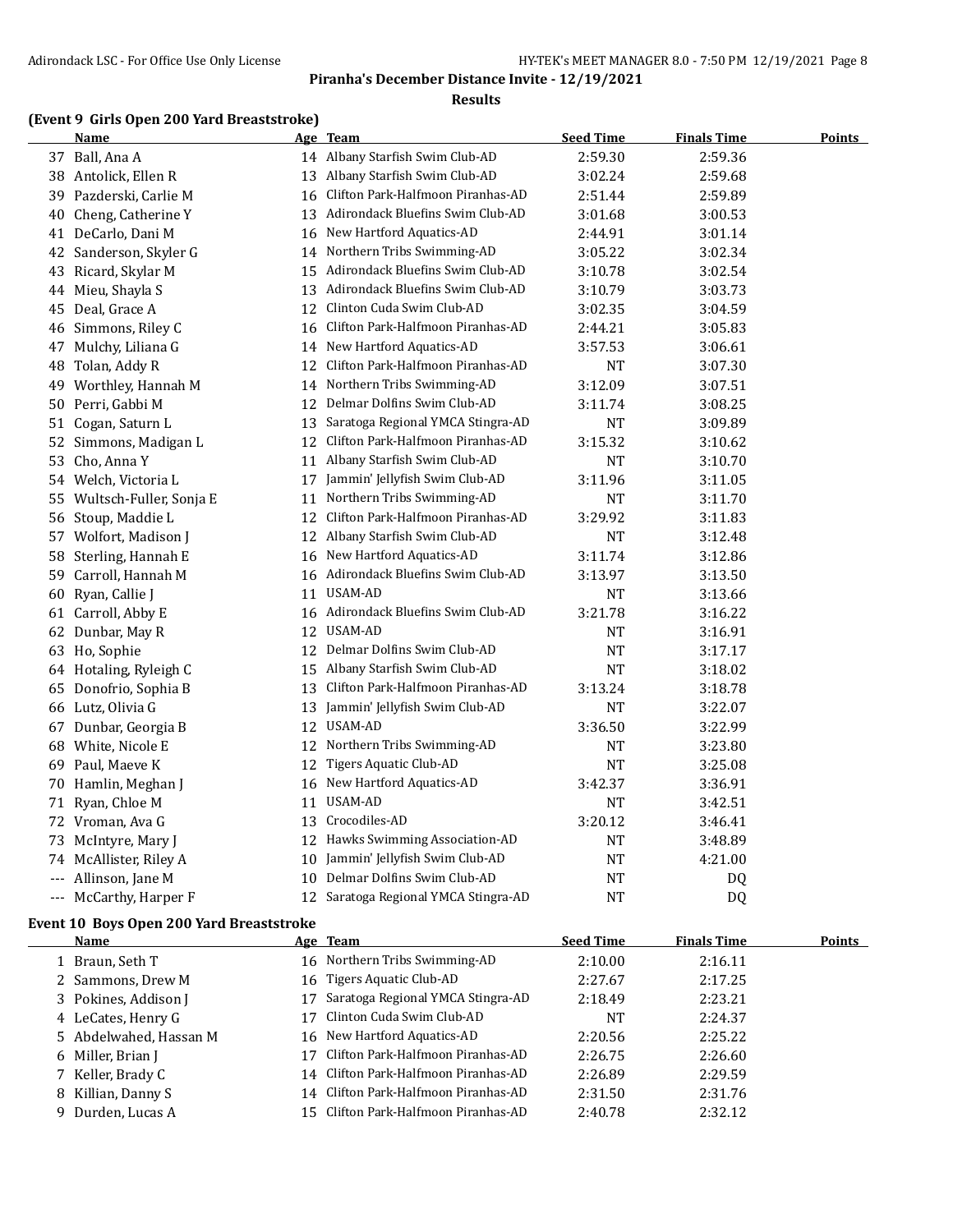### **Results**

## **(Event 10 Boys Open 200 Yard Breaststroke)**

|       | <b>Name</b>           |    | <u>Age Team</u>                      | <b>Seed Time</b> | <b>Finals Time</b> | <b>Points</b> |
|-------|-----------------------|----|--------------------------------------|------------------|--------------------|---------------|
|       | 10 Wang, Alex         |    | 13 Delmar Dolfins Swim Club-AD       | 2:36.75          | 2:32.77            |               |
|       | 11 Han, Jake J        |    | 14 Clifton Park-Halfmoon Piranhas-AD | 2:37.89          | 2:33.54            |               |
| 12    | Reichl, Dylan J       |    | 15 Adirondack Bluefins Swim Club-AD  | 2:41.84          | 2:34.39            |               |
|       | 13 Goodwill, Trevor M |    | 14 Clifton Park-Halfmoon Piranhas-AD | 2:34.03          | 2:34.74            |               |
|       | 14 Silaika, Xavier R  | 18 | Clifton Park-Halfmoon Piranhas-AD    | 2:34.75          | 2:34.97            |               |
| 15    | Mosaad, Kareem M      |    | 14 New Hartford Aquatics-AD          | 2:52.74          | 2:36.67            |               |
|       | 16 Chen, Andrew       | 14 | Saratoga Regional YMCA Stingra-AD    | <b>NT</b>        | 2:36.76            |               |
|       | 17 Stelling, Payton J |    | 17 USAM-AD                           | <b>NT</b>        | 2:36.82            |               |
| 18    | Janga, Simba R        | 12 | Delmar Dolfins Swim Club-AD          | 2:41.08          | 2:36.97            |               |
| 19    | Taylor, Ben J         | 16 | Clifton Park-Halfmoon Piranhas-AD    | 2:42.41          | 2:37.62            |               |
| 20    | Kuang, Everest Z      | 14 | Adirondack Bluefins Swim Club-AD     | 2:43.93          | 2:38.88            |               |
|       | 21 Mieu, Kevin        | 17 | Adirondack Bluefins Swim Club-AD     | 2:41.11          | 2:39.71            |               |
|       | 22 Wilkosz, Matthew M | 14 | Clinton Cuda Swim Club-AD            | <b>NT</b>        | 2:40.67            |               |
| 23    | McCoy, Will G         | 14 | Clifton Park-Halfmoon Piranhas-AD    | 3:17.38          | 2:47.56            |               |
| 24    | Napoli, Nick J        | 13 | Hawks Swimming Association-AD        | <b>NT</b>        | 2:49.53            |               |
| 25    | Witting, Liam T       |    | 14 Delmar Dolfins Swim Club-AD       | 2:52.69          | 2:51.21            |               |
|       | 26 Graham, Ryan C     |    | 16 Clifton Park-Halfmoon Piranhas-AD | 2:57.26          | 2:51.33            |               |
| 27    | Everett, Casey E      | 16 | Saratoga Regional YMCA Stingra-AD    | NT               | 2:54.87            |               |
| 28    | Orcutt, Andrew T      |    | 14 USAM-AD                           | <b>NT</b>        | 2:57.95            |               |
| 29    | Young, Liam D         | 12 | Tigers Aquatic Club-AD               | 2:37.06          | 2:59.28            |               |
| 30    | Jabour, Rocco S       | 12 | USAM-AD                              | 3:13.77          | 3:03.02            |               |
| 31    | Ejanda, Charles A     | 16 | Delmar Dolfins Swim Club-AD          | <b>NT</b>        | 3:05.84            |               |
|       | 32 Mowry, Kayden J    |    | 11 USAM-AD                           | <b>NT</b>        | 3:07.10            |               |
|       | 33 Lee, Nathan C      |    | 12 Clifton Park-Halfmoon Piranhas-AD | <b>NT</b>        | 3:09.35            |               |
|       | 34 Kendall, Justin T  |    | 17 USAM-AD                           | 3:06.01          | 3:11.10            |               |
| 35    | Driscoll, Patrick H   | 15 | Clifton Park-Halfmoon Piranhas-AD    | NT               | 3:12.00            |               |
|       | 36 Lian, Oliver L     | 11 | Clifton Park-Halfmoon Piranhas-AD    | <b>NT</b>        | 3:12.59            |               |
|       | 37 German, Eli J      | 10 | Albany Starfish Swim Club-AD         | 3:25.77          | 3:13.72            |               |
| 38    | Skuza, Alex A         | 12 | Delmar Dolfins Swim Club-AD          | 3:32.25          | 3:14.88            |               |
| 39    | Jerome, Jude C        | 11 | USAM-AD                              | <b>NT</b>        | 3:15.58            |               |
| 40    | Hungerford, Brett A   |    | 12 Albany Starfish Swim Club-AD      | 3:19.57          | 3:16.42            |               |
| 41    | Hungerford, Cole B    |    | 10 Albany Starfish Swim Club-AD      | 3:35.06          | 3:24.82            |               |
| 42    | Cronin, Shane T       | 17 | Clifton Park-Halfmoon Piranhas-AD    | 3:44.83          | 3:25.47            |               |
| 43    | Hungerford, Landon B  | 10 | Albany Starfish Swim Club-AD         | 3:38.50          | 3:27.54            |               |
| 44    | Campbell, JTT         |    | 10 USAM-AD                           | <b>NT</b>        | 3:28.64            |               |
| 45    | Mowry, Kyle G         |    | 11 USAM-AD                           | <b>NT</b>        | 3:30.87            |               |
| 46    | German, Levi J        | 10 | Albany Starfish Swim Club-AD         | 3:42.09          | 3:40.50            |               |
| 47    | Barlow, Jake R        | 11 | Crocodiles-AD                        | 4:26.19          | 3:44.32            |               |
| $---$ | Mitola, Jacob S       |    | 14 Clifton Park-Halfmoon Piranhas-AD | NT               | DQ                 |               |
|       |                       |    |                                      |                  |                    |               |

### **Event 11 Girls Open 200 Yard IM**

|    | Name                   | Age Team                             | <b>Seed Time</b> | <b>Finals Time</b> | <b>Points</b> |
|----|------------------------|--------------------------------------|------------------|--------------------|---------------|
|    | 1 Braun, Gretchen L    | 14 Northern Tribs Swimming-AD        | 2:10.00          | 2:11.84            |               |
|    | 2 Zhang, Stella Y      | 14 Clifton Park-Halfmoon Piranhas-AD | 2:26.88          | 2:17.14            |               |
|    | 3 Frame, Ally S        | Clifton Park-Halfmoon Piranhas-AD    | 2:16.23          | 2:18.50            |               |
|    | 4 Jurgelon, Amanda M   | 16 Albany Starfish Swim Club-AD      | 2:16.25          | 2:20.43            |               |
|    | 5 Lawler, Morgan K     | 16 Albany Starfish Swim Club-AD      | 2:12.40          | 2:23.25            |               |
|    | 6 Roberts, Grace E     | Albany Starfish Swim Club-AD         | 2:27.35          | 2:24.54            |               |
|    | 7 Sorbello, Courtney H | 16 Delmar Dolfins Swim Club-AD       | 2:29.70          | 2:24.71            |               |
|    | 8 McMahon, Lizzy M     | 14 Adirondack Bluefins Swim Club-AD  | 2:29.61          | 2:24.85            |               |
|    | 9 Drummond, Jenna D    | 18 UnAtt - Adirondack Bluefins Sw-AD | 2:19.88          | 2:25.47            |               |
| 10 | Owens, Kaci C          | Clifton Park-Halfmoon Piranhas-AD    | 2:25.54          | 2:26.97            |               |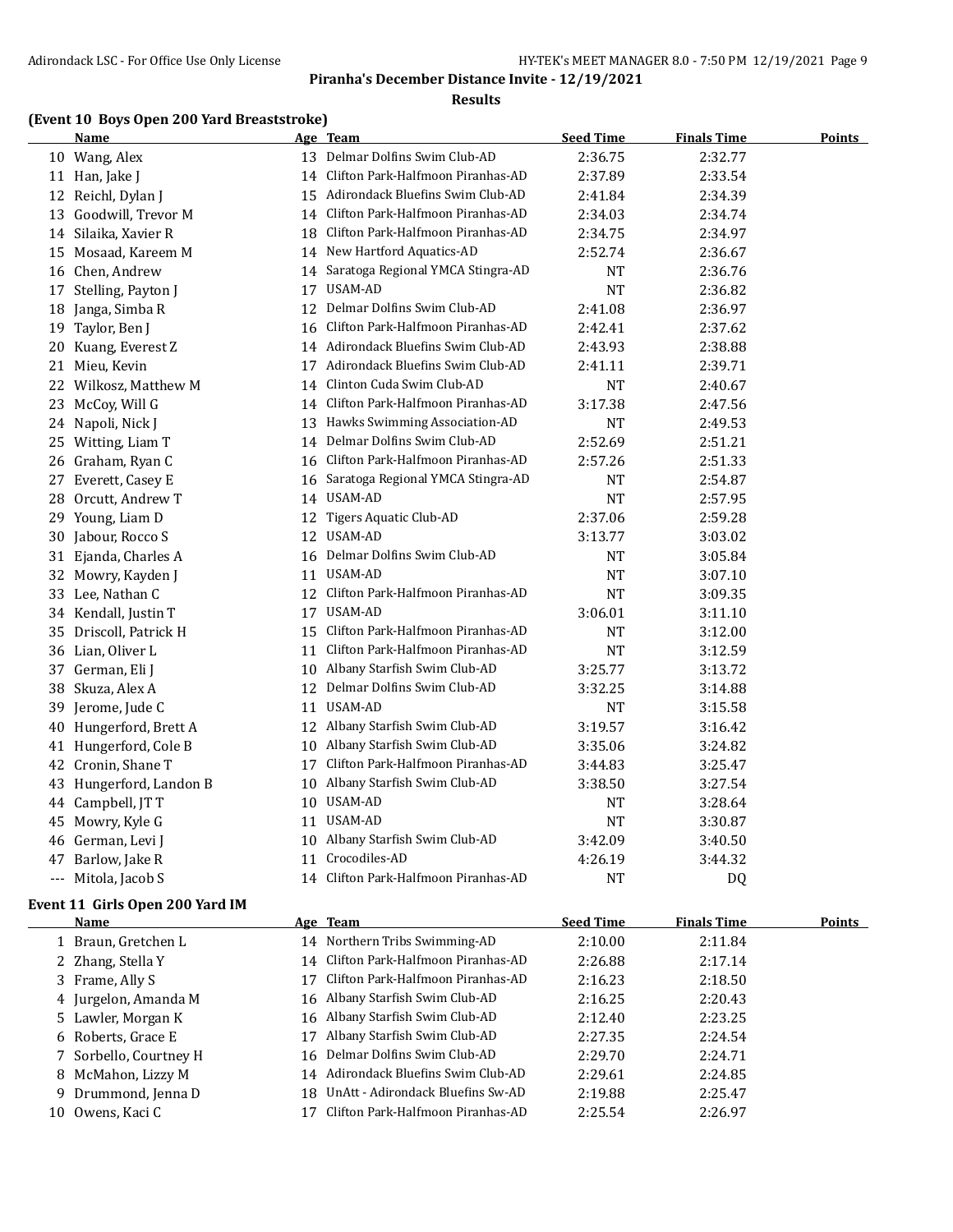### **Results**

## **(Event 11 Girls Open 200 Yard IM)**

|    | <b>Name</b>                          |    | Age Team                          | <b>Seed Time</b> | <b>Finals Time</b> | <b>Points</b> |
|----|--------------------------------------|----|-----------------------------------|------------------|--------------------|---------------|
|    | 11 Young, Grace M                    |    | 14 Tigers Aquatic Club-AD         | 2:37.01          | 2:28.63            |               |
|    | 12 McCoy, Sophia H                   | 15 | Clifton Park-Halfmoon Piranhas-AD | 2:30.89          | 2:28.80            |               |
| 13 | Norton, Maddie M                     | 17 | USAM-AD                           | 2:18.47          | 2:28.88            |               |
| 14 | Ball, Clarissa H                     | 15 | Albany Starfish Swim Club-AD      | 2:26.25          | 2:28.91            |               |
| 15 | Ricard, Skylar M                     | 15 | Adirondack Bluefins Swim Club-AD  | 2:29.81          | 2:29.00            |               |
| 16 | Eisnor, Norah M                      | 17 | Clifton Park-Halfmoon Piranhas-AD | 2:33.10          | 2:30.01            |               |
| 17 | Guha, Mahika                         | 15 | Clifton Park-Halfmoon Piranhas-AD | 2:37.40          | 2:31.20            |               |
| 18 | Catalano, Lucy A                     | 16 | Jammin' Jellyfish Swim Club-AD    | 2:24.19          | 2:31.42            |               |
| 19 | Chen, Annie                          | 12 | Saratoga Regional YMCA Stingra-AD | 3:23.58          | 2:33.59            |               |
| 20 | Fraley, Kaiya R                      | 15 | Adirondack Bluefins Swim Club-AD  | 2:28.41          | 2:33.71            |               |
| 21 | Otis, Katie M                        | 15 | Hawks Swimming Association-AD     | 3:12.24          | 2:33.83            |               |
| 22 | Spina, Sophie E                      | 15 | Clinton Cuda Swim Club-AD         | 2:27.79          | 2:34.08            |               |
| 23 | Wey, Natalie R                       | 15 | Delmar Dolfins Swim Club-AD       | 2:30.00          | 2:34.10            |               |
| 24 | Flihan, Jenna A                      | 16 | New Hartford Aquatics-AD          | 2:28.06          | 2:34.53            |               |
| 25 | Agro, Lindsay                        | 14 | UnAtt - Adirondack Bluefins Sw-AD | 2:44.55          | 2:34.71            |               |
|    | 26 Carroll, Hannah M                 | 16 | Adirondack Bluefins Swim Club-AD  | 2:33.10          | 2:34.91            |               |
| 27 | Jaros, Abigail A                     | 16 | New Hartford Aquatics-AD          | 2:34.22          | 2:35.15            |               |
| 28 | MacLeod, Angelina M                  | 12 | USAM-AD                           | 2:39.17          | 2:35.18            |               |
| 29 | Carroll, Abby E                      | 16 | Adirondack Bluefins Swim Club-AD  | 2:38.39          | 2:35.55            |               |
| 30 | Fraley, Ella R                       | 12 | Adirondack Bluefins Swim Club-AD  | 2:37.58          | 2:35.88            |               |
| 31 | Pugh, Imani S                        | 15 | New Hartford Aquatics-AD          | 2:33.51          | 2:35.98            |               |
| 32 | Sanai, Roya K                        | 15 | Adirondack Bluefins Swim Club-AD  | 2:32.92          | 2:36.13            |               |
| 33 | Kane, Emily J                        | 12 | UnAtt - Adirondack Bluefins Sw-AD | 2:36.71          | 2:36.21            |               |
| 34 | Kulzer, Amelia R                     | 17 | Adirondack Bluefins Swim Club-AD  | 2:21.68          | 2:36.51            |               |
| 35 | Yafayeva, Roxana Z                   | 13 | Albany Starfish Swim Club-AD      | 2:40.96          | 2:36.52            |               |
| 36 | McDermott, Maeve E                   | 16 | USAM-AD                           | 2:22.84          | 2:37.20            |               |
| 37 | Young, Julia T                       | 12 | <b>Tigers Aquatic Club-AD</b>     | 2:54.09          | 2:39.30            |               |
| 38 | Simmons, Riley C                     | 16 | Clifton Park-Halfmoon Piranhas-AD | 2:33.10          | 2:41.02            |               |
| 39 | Sanderson, Skyler G                  | 14 | Northern Tribs Swimming-AD        | 2:41.79          | 2:41.20            |               |
| 40 | Ejanda, Charisse A                   | 14 | Delmar Dolfins Swim Club-AD       | 2:50.26          | 2:41.45            |               |
| 41 | Worthley, Hannah M                   | 14 | Northern Tribs Swimming-AD        | 2:42.21          | 2:44.05            |               |
| 42 | Mieu, Shayla S                       | 13 | Adirondack Bluefins Swim Club-AD  | 3:09.23          | 2:44.31            |               |
| 43 | Walmsley, Ashlyn B                   | 12 | Clifton Park-Halfmoon Piranhas-AD | 2:46.90          | 2:44.38            |               |
| 44 | Wultsch-Fuller, Sonja E              | 11 | Northern Tribs Swimming-AD        | 2:42.91          | 2:44.39            |               |
| 45 | Laurie, Josephine S                  | 12 | Hawks Swimming Association-AD     | <b>NT</b>        | 2:45.08            |               |
|    | 46 Franco, Maddy R                   | 14 | Clifton Park-Halfmoon Piranhas-AD | 2:53.24          | 2:45.60            |               |
| 47 | Hotaling, Ryleigh C                  |    | 15 Albany Starfish Swim Club-AD   | <b>NT</b>        | 2:46.15            |               |
| 48 | McShane, Sarah M                     | 16 | Jammin' Jellyfish Swim Club-AD    | 2:39.60          | 2:47.39            |               |
| 49 | Perri, Gabbi M                       | 12 | Delmar Dolfins Swim Club-AD       | 2:53.99          | 2:48.02            |               |
| 50 | Wolfort, Madison J                   | 12 | Albany Starfish Swim Club-AD      | 2:57.75          | 2:48.89            |               |
| 51 | Kantor, Abigail L                    | 14 | New Hartford Aquatics-AD          | 2:40.00          | 2:49.12            |               |
| 52 | Carney, Vittoria L                   | 14 | Jammin' Jellyfish Swim Club-AD    | 2:51.56          | 2:49.48            |               |
|    |                                      | 13 | Jammin' Jellyfish Swim Club-AD    |                  |                    |               |
| 53 | Lutz, Olivia G<br>Sterling, Hannah E | 16 | New Hartford Aquatics-AD          | 3:04.52          | 2:50.28            |               |
| 54 |                                      |    | Adirondack Bluefins Swim Club-AD  | 2:41.85          | 2:50.65            |               |
| 55 | Cheng, Catherine Y                   | 13 | Jammin' Jellyfish Swim Club-AD    | 3:07.84          | 2:51.17            |               |
|    | 56 Welch, Victoria L                 | 17 |                                   | 2:49.09          | 2:51.37            |               |
| 57 | Noll, Casey E                        | 15 | Albany Starfish Swim Club-AD      | NT               | 2:51.96            |               |
| 58 | Meka, Olivia G                       | 13 | Crocodiles-AD                     | NT               | 2:53.90            |               |
| 59 | Treloar, Rory J                      | 12 | Tigers Aquatic Club-AD            | <b>NT</b>        | 2:54.70            |               |
| 60 | Dunbar, May R                        | 12 | USAM-AD                           | 3:16.57          | 2:54.83            |               |
| 61 | Dunbar, Georgia B                    |    | 12 USAM-AD                        | 3:16.83          | 2:54.91            |               |
| 62 | Meyer, Penelope H                    |    | 12 Delmar Dolfins Swim Club-AD    | 2:57.55          | 2:55.56            |               |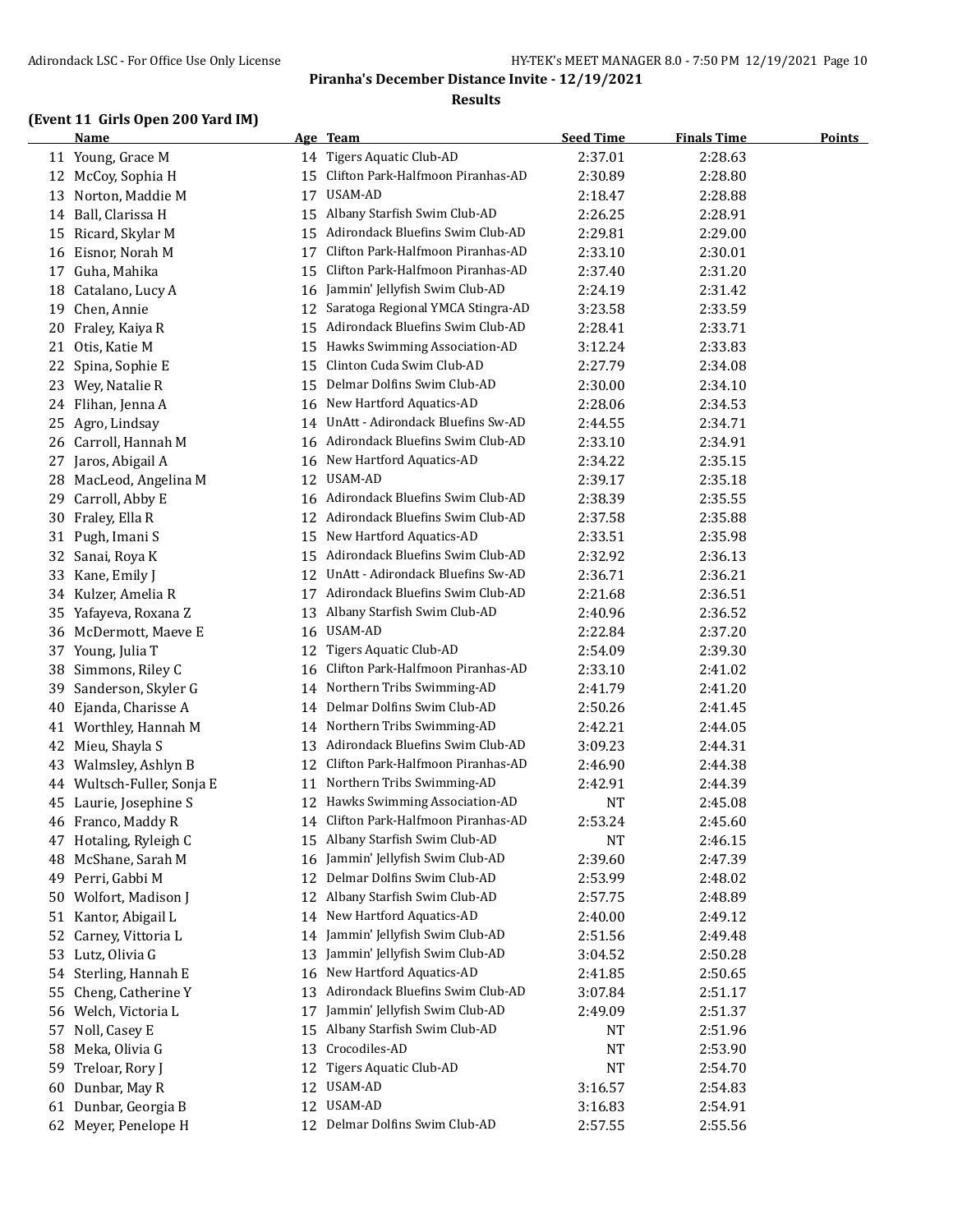### **Results**

## **(Event 11 Girls Open 200 Yard IM)**

|       | <b>Name</b>           |    | Age Team                          | <b>Seed Time</b> | <b>Finals Time</b> | <b>Points</b> |
|-------|-----------------------|----|-----------------------------------|------------------|--------------------|---------------|
| 63    | Sambrook, Brenna M    | 17 | USAM-AD                           | 3:03.11          | 2:56.25            |               |
| 64    | White, Nicole E       | 12 | Northern Tribs Swimming-AD        | 2:58.86          | 2:56.79            |               |
| 65    | Ryan, Callie J        | 11 | USAM-AD                           | 3:16.52          | 2:57.33            |               |
| 66    | Relyea, Cade G        | 11 | Delmar Dolfins Swim Club-AD       | 3:07.16          | 2:59.58            |               |
| 67    | Miron, Sofia L        | 12 | Adirondack Bluefins Swim Club-AD  | 3:31.93          | 2:59.99            |               |
| 68    | Cho, Anna Y           | 11 | Albany Starfish Swim Club-AD      | <b>NT</b>        | 3:05.44            |               |
| 69    | Gloak, Gemma M        | 11 | USAM-AD                           | <b>NT</b>        | 3:05.66            |               |
| 70    | Allinson, Jane M      | 10 | Delmar Dolfins Swim Club-AD       | 3:13.49          | 3:11.29            |               |
| 71    | McCarthy, Harper F    | 12 | Saratoga Regional YMCA Stingra-AD | <b>NT</b>        | 3:11.94            |               |
| 72    | Burr, Alysia N        | 12 | Clifton Park-Halfmoon Piranhas-AD | <b>NT</b>        | 3:12.26            |               |
| 73    | Vroman, Ava G         | 13 | Crocodiles-AD                     | 2:55.85          | 3:12.87            |               |
| 74    | Bradley, Brooke A     | 11 | Adirondack Bluefins Swim Club-AD  | 3:15.43          | 3:13.77            |               |
| 75    | YU, Jia Jia           | 11 | Clifton Park-Halfmoon Piranhas-AD | NT               | 3:14.08            |               |
| 76    | Zhou, Yixuan          | 11 | Clifton Park-Halfmoon Piranhas-AD | 3:21.06          | 3:16.04            |               |
| 77    | Paul, Maeve K         | 12 | Tigers Aquatic Club-AD            | NT               | 3:18.84            |               |
| 78    | Ryan, Chloe M         | 11 | USAM-AD                           | 3:24.66          | 3:20.91            |               |
| 79    | Wolfort, Macy J       | 12 | Albany Starfish Swim Club-AD      | 3:25.49          | 3:21.75            |               |
| 80    | Pillai, Priya G       | 12 | Clifton Park-Halfmoon Piranhas-AD | 3:48.61          | 3:27.71            |               |
| 81    | Salvi, Riley D        | 11 | Jammin' Jellyfish Swim Club-AD    | 3:51.56          | 3:28.49            |               |
| 82    | McAllister, Madalyn K | 12 | Jammin' Jellyfish Swim Club-AD    | <b>NT</b>        | 3:36.96            |               |
| 83    | Turan, Izzy R         | 15 | USAM-AD                           | NT               | 3:46.81            |               |
| 84    | McAllister, Riley A   | 10 | Jammin' Jellyfish Swim Club-AD    | NT               | 3:54.70            |               |
| 85    | Michaels, Amelia M    | 12 | Clifton Park-Halfmoon Piranhas-AD | NT               | 4:05.48            |               |
| $---$ | Simohamed, Sonia A    | 11 | Clifton Park-Halfmoon Piranhas-AD | NT               | DQ                 |               |
| $---$ | Marsello, Madeline G  | 12 | Jammin' Jellyfish Swim Club-AD    | <b>NT</b>        | DQ.                |               |
| $---$ | Eisler, Alley A       | 15 | Clifton Park-Halfmoon Piranhas-AD | 2:53.57          | DQ                 |               |
| $---$ | Burton, Brooke E      | 13 | Clifton Park-Halfmoon Piranhas-AD | NT               | D <sub>0</sub>     |               |

## **Event 12 Boys Open 200 Yard IM**

|    | Name               |    | Age Team                          | <b>Seed Time</b> | <b>Finals Time</b> | <b>Points</b> |
|----|--------------------|----|-----------------------------------|------------------|--------------------|---------------|
|    | 1 Braun, Seth T    | 16 | Northern Tribs Swimming-AD        | 1:58.00          | 2:02.83            |               |
|    | 2 Noga, Eric C     | 17 | Clinton Cuda Swim Club-AD         | 2:03.05          | 2:08.13            |               |
| 3. | Pokines, Addison J | 17 | Saratoga Regional YMCA Stingra-AD | 2:08.82          | 2:13.16            |               |
| 4  | Sammons, Drew M    | 16 | Tigers Aquatic Club-AD            | 2:16.97          | 2:13.26            |               |
| 5  | Mieu, Kevin        | 17 | Adirondack Bluefins Swim Club-AD  | 2:16.31          | 2:14.12            |               |
| 6  | Izzard, Ewan C     | 13 | Delmar Dolfins Swim Club-AD       | 2:11.66          | 2:14.67            |               |
|    | 7 Reichl, Dylan J  | 15 | Adirondack Bluefins Swim Club-AD  | 2:25.29          | 2:20.44            |               |
| 8  | Wang, Alex         | 13 | Delmar Dolfins Swim Club-AD       | 2:19.18          | 2:20.63            |               |
| 9  | Mosaad, Kareem M   | 14 | New Hartford Aquatics-AD          | 2:36.93          | 2:23.72            |               |
| 10 | Bubel, Harry H     | 17 | Tigers Aquatic Club-AD            | 2:32.94          | 2:25.42            |               |
| 11 | Hook, Gavin M      | 15 | Clifton Park-Halfmoon Piranhas-AD | 2:31.49          | 2:25.96            |               |
| 12 | Witting, Liam T    | 14 | Delmar Dolfins Swim Club-AD       | 2:26.47          | 2:26.08            |               |
| 13 | Janga, Simba R     | 12 | Delmar Dolfins Swim Club-AD       | 2:28.57          | 2:26.31            |               |
| 14 | Stelling, Payton J | 17 | USAM-AD                           | NT               | 2:28.56            |               |
| 15 | Upton, Matthew T   | 15 | Clifton Park-Halfmoon Piranhas-AD | 2:52.02          | 2:30.14            |               |
| 16 | Chen, Andrew       | 14 | Saratoga Regional YMCA Stingra-AD | 2:51.37          | 2:30.44            |               |
| 17 | Simmons, Cooper Z  | 14 | Clifton Park-Halfmoon Piranhas-AD | 2:39.62          | 2:34.00            |               |
| 18 | Kendall, Justin T  | 17 | USAM-AD                           | 2:35.57          | 2:36.16            |               |
| 19 | Ejanda, Charles A  | 16 | Delmar Dolfins Swim Club-AD       | NT               | 2:37.88            |               |
| 20 | Young, Liam D      | 12 | Tigers Aquatic Club-AD            | 3:12.73          | 2:43.12            |               |
| 21 | Mowry, Kayden J    | 11 | USAM-AD                           | 2:52.20          | 2:47.65            |               |
| 22 | Mowry, Kyle G      | 11 | USAM-AD                           | NT               | 2:47.71            |               |